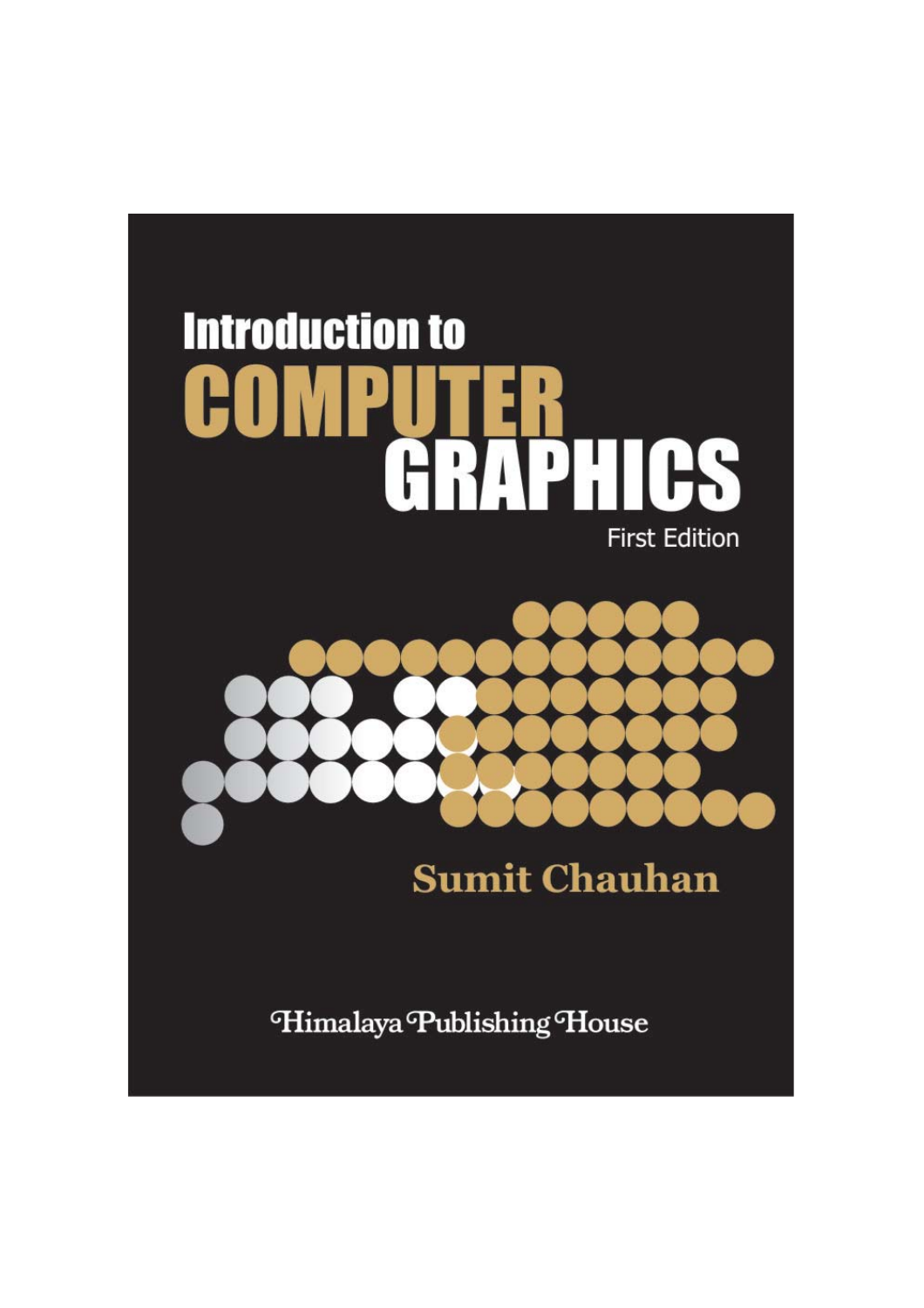# *INTRODUCTION TO COMPUTER GRAPHICS*

## **Mr. Sumit Chauhan**

*Asst. Professor, Management Education & Research Institute, Guru Gobind Singh Indraprastha University, New Delhi.*

**FIRST EDITION : 2011**



MUMBAI · NEW DELHI · NAGPUR · BENGALURU · HYDERABAD · CHENNAI · PUNE · LUCKNOW · AHMEDABAD  $\bullet$  ERNAKULAM  $\bullet$  BHUBANESWAR  $\bullet$  INDORE  $\bullet$  KOLKATA  $\bullet$  GUWAHATI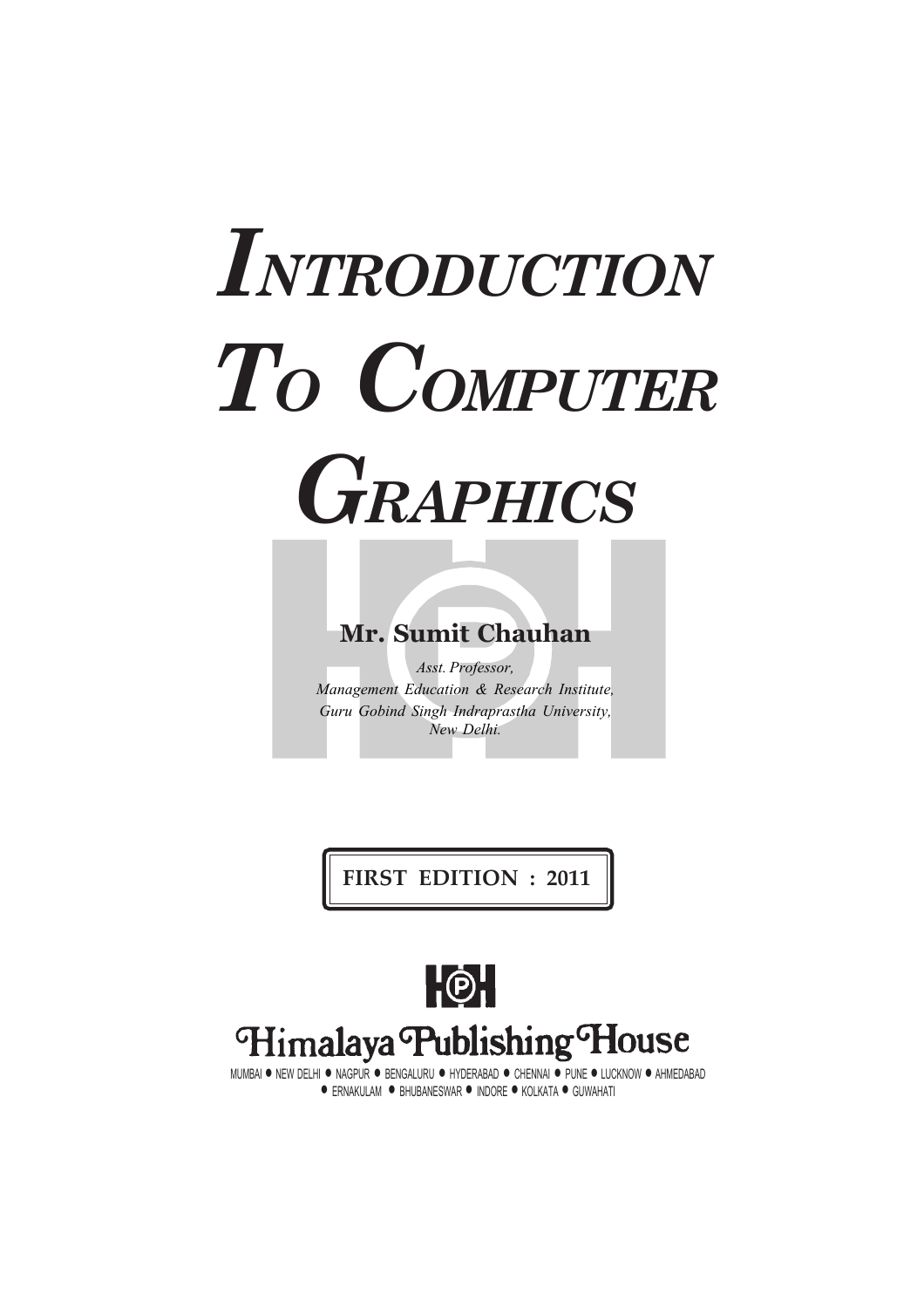#### **© AUTHOR**

No part of this publication may be reproduced, stored in a retrieval system, or transmitted in any form or by any means, electronic, mechanical, photocopying, recording and/or otherwise without the prior written permission of the publishers.

#### **First Edition : 2011**

| <b>Published by</b>                                |  | : Mrs. Meena Pandey for Himalaya Publishing House Pvt. Ltd.,<br>"Ramdoot", Dr. Bhalerao Marg, Girgaon, Mumbai - 400 004.<br>Phone: 022-23860170/23863863, Fax: 022-23877178<br>E-mail: himpub@vsnl.com; Website: www.himpub.com |
|----------------------------------------------------|--|---------------------------------------------------------------------------------------------------------------------------------------------------------------------------------------------------------------------------------|
| <b>Branch Offices</b>                              |  |                                                                                                                                                                                                                                 |
| <b>New Delhi</b>                                   |  | : "Pooja Apartments", 4-B, Murari Lal Street, Ansari Road, Darya Ganj,<br>New Delhi - 110 002. Phone: 011-23270392, 23278631; Fax: 011-23256286                                                                                 |
| <b>Nagpur</b>                                      |  | : Kundanlal Chandak Industrial Estate, Ghat Road, Nagpur - 440 018.<br>Phone: 0712-2738731, 3296733; Telefax: 0712-2721215                                                                                                      |
| <b>Bengaluru</b>                                   |  | No. 16/1 (Old 12/1), 1st Floor, Next to Hotel Highlands, Madhava Nagar,<br>Race Course Road, Bengaluru - 560 001.<br>Phone: 080-32919385; Telefax: 080-22286611                                                                 |
| Hyderabad                                          |  | No. 3-4-184, Lingampally, Besides Raghavendra Swamy Matham,<br>Kachiguda, Hyderabad - 500 027.<br>Phone: 040-27560041, 27550139; Mobile: 09848130433                                                                            |
| <b>Chennai</b>                                     |  | : No. 85/50, Bazullah Road, T. Nagar, Chennai - 600 017.<br>Phone: 044-28144004/28144005                                                                                                                                        |
| <b>Pune</b>                                        |  | First Floor, "Laksha" Apartment, No. 527, Mehunpura, Shaniwarpeth<br>(Near Prabhat Theatre), Pune - 411 030. Phone: 020-24496323/24496333                                                                                       |
| Lucknow                                            |  | Jai Baba Bhavan, Church Road, Near Manas Complex and Dr. Awasthi Clinic,<br>Aliganj, Lucknow - 226 024. Phone: 0522-2339329, 4068914;<br>Mobile: 09305302158, 09415349385, 09389593752                                          |
| Ahmedabad                                          |  | : 114, "SHAIL", 1st Floor, Opp. Madhu Sudan House, C.G. Road, Navrang Pura,<br>Ahmedabad - 380 009. Phone: 079-26560126;<br>Mobile: 09327324149, 09377088847                                                                    |
| Ernakulam                                          |  | : 39/104 A, Lakshmi Apartment, Karikkamuri Cross Rd., Ernakulam,<br>Cochin - 622011, Kerala. Phone: 0484-2378012, 2378016; Mobile: 09344199799                                                                                  |
| <b>Bhubaneswar</b>                                 |  | : 5 Station Square, Bhubaneswar - 751 001 (Odisha).<br>Phone: 0674-2532129, Mobile: 09861046007                                                                                                                                 |
| Indore                                             |  | : Kesardeep Avenue Extension, 73, Narayan Bagh, Flat No. 302, Illrd Floor,<br>Near Humpty Dumpty School, Indore - 452 007 (M.P.). Mobile: 09301386468                                                                           |
| Kolkata                                            |  | : 108/4, Beliaghata Main Road, Near ID Hospital, Opp. SBI Bank,<br>Kolkata - 700 010, Phone: 033-32449649, Mobile: 09910440956                                                                                                  |
| Guwahati                                           |  | : House No. 15, Behind Pragjyotish College, Near Sharma Printing Press,<br>P.O. Bharalumukh, Guwahati - 781009, (Assam).<br>Mobile: 09883055590, 09883055536                                                                    |
| DTP by                                             |  | : HPH, Editorial Office, Bhandup (Swapnali)                                                                                                                                                                                     |
| : A to Z Printers, New Delhi.<br><b>Printed at</b> |  |                                                                                                                                                                                                                                 |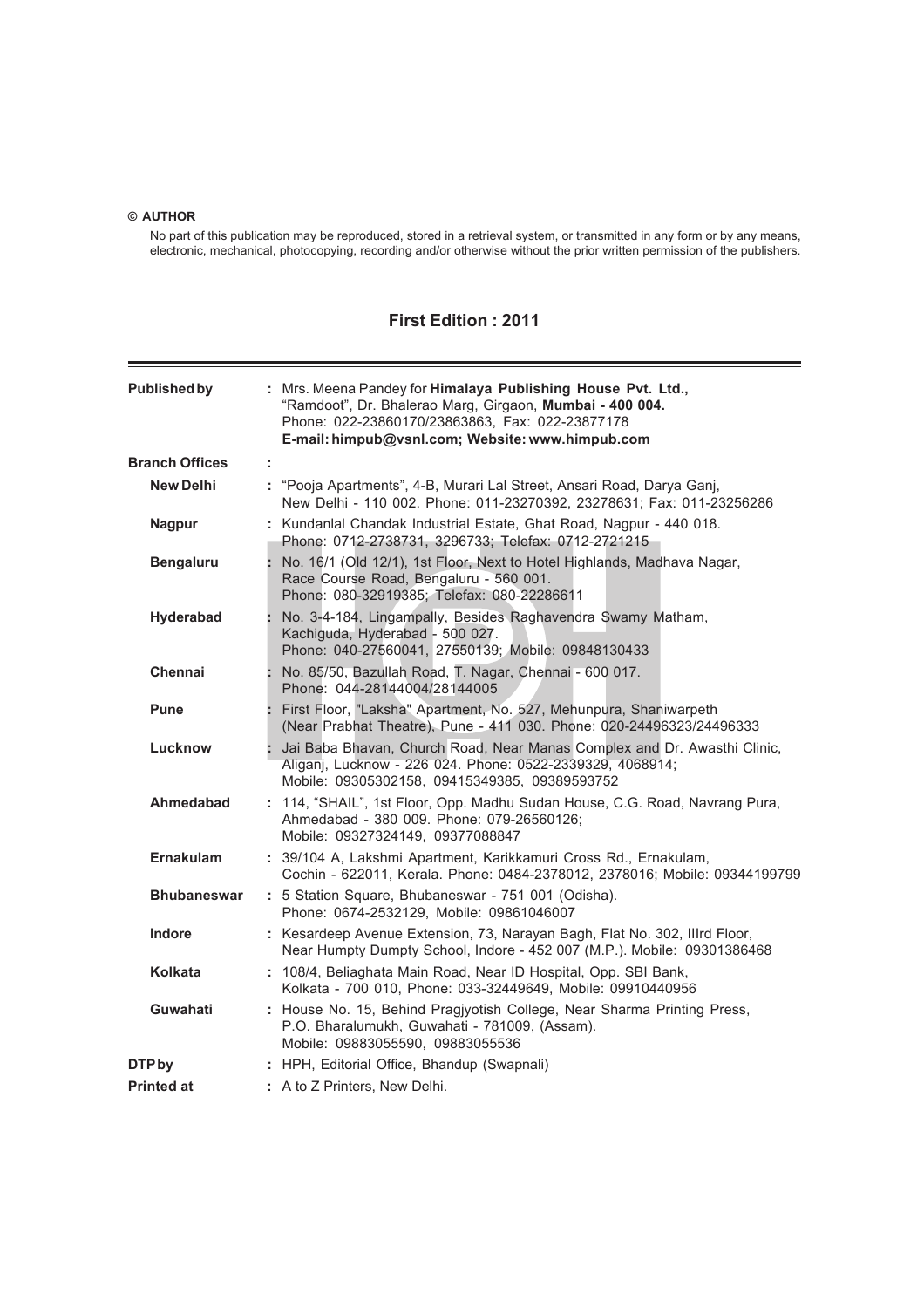

# *Preface*

It is indeed a matter of great pleasure to write the preface of the first edition of this book entitled as **"Introduction to Computer Graphics"**. Computer Graphics has always been one of the most visually spectacular branches of computer technology. It is also an extremely effective medium for communication between man and computer.

Over the years, those that I have met and worked with have continuously urged me to write a book, to put my knowledge down on paper, and to share my expertise of the subject. So at last, here it is.

Though many titles are available in the market today, still there was a need to capture some of the concepts under one cover from their scattered availability. This requirement infused with the idea of writing this text.

This book introduces the basic concepts of computer graphics, coupling the technical background and theory with practical examples and application programs throughout. Its userfriendly approach enables the reader to gain understanding through the practical examples and programs provided.

#### **Features:**

- presents computer graphics theory and practice in integrated combination
- uses numerous easy-to-understand examples, C programs and end-of-chapter exercises
- provides an ideal, self-contained introduction to computer graphics
- also includes solved short question answers and previous question papers of different universities as appendix.

This book provides an introduction to Computer Graphics for students who wish to learn the basic principles and techniques of the field. Readers of every kind will, I hope, find material in this book of their interest. Also, who want technical substance, can read as a general introduction to computer graphics. It can be used by instructors and students as a resource/ text book to know the subject in a better way.

The contents of the book covers the maximum syllabus of BCA, B. Tech and MCA of GGSIP University (GGSIPU), Delhi University (DU), U.P. Technical University (UPTU), Punjab Technical University (PTU), Guru Jambeshwar University (GJU), Kurukshetra University, Maharishi Dayanand University (MDU), Indira Gandhi National Open University (IGNOU), West Bengal Technical University (WBUT) and many other technical universities.

#### *Author*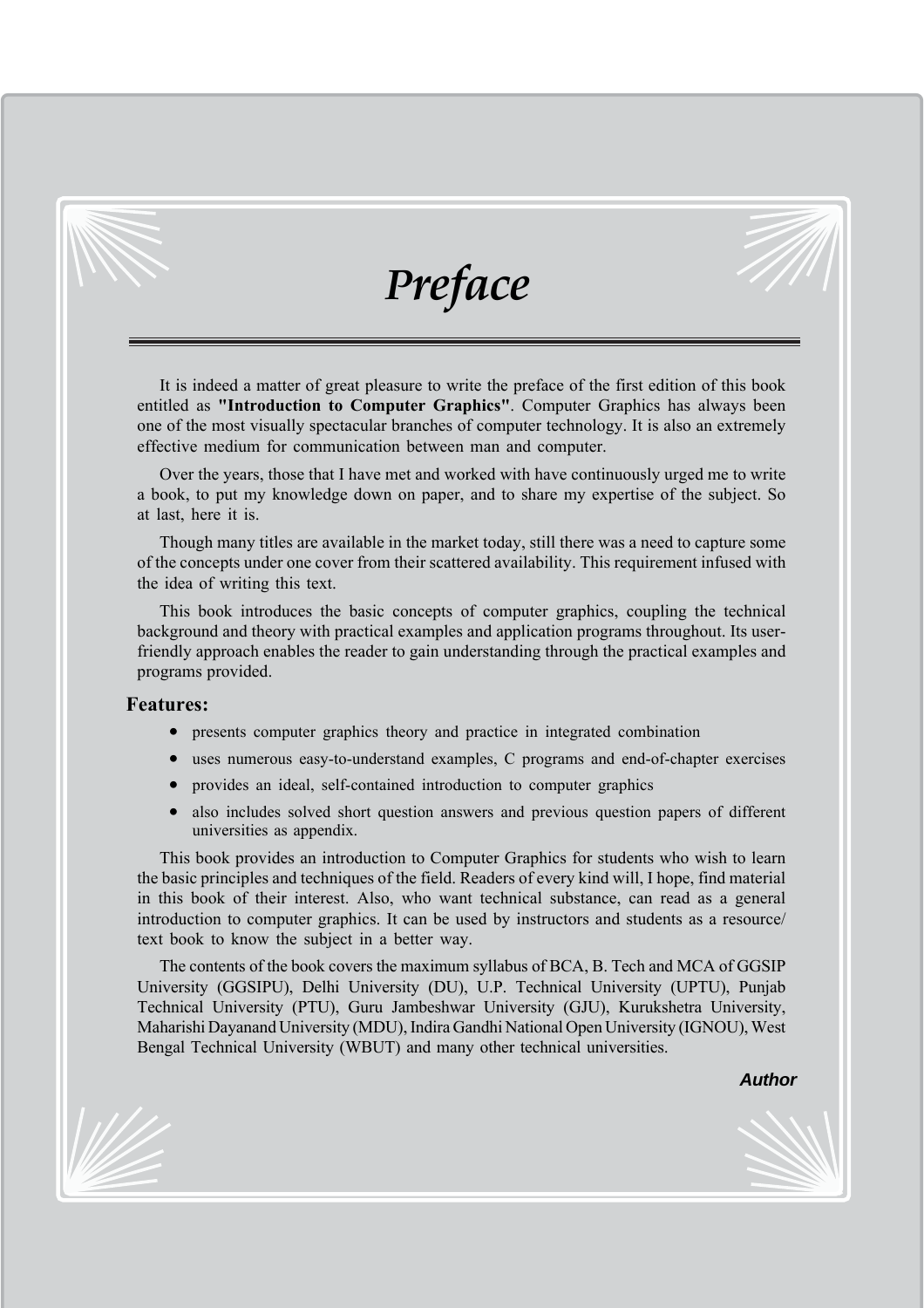# *Contents*

## **Introduction to Computer Graphics**

|     | 1. Introduction to Graphics                      | $1 - 23$  |
|-----|--------------------------------------------------|-----------|
|     | 2. Scan Conversion                               | $24 - 65$ |
|     | 3. 2-D Transformations                           | 66-98     |
| 4.  | <b>Curves and surfaces</b>                       | 99-127    |
|     | 5. 3-D Transformations                           | 128-162   |
|     | 6. Projection                                    | 163-180   |
| 7.  | <b>Solid Modelling</b>                           | 181-189   |
| 8.  | <b>Illumination Model</b>                        | 190-205   |
| 9.  | Visible Surface Determination                    | 206-223   |
| 10. | <b>Drawing Graphics</b>                          | 224-233   |
|     | <b>Appendix A1 - Short Answer Type Questions</b> | 234-239   |
|     | <b>Appendix A2 - Question Papers</b>             | 240-263   |
|     | Index                                            | 264-271   |

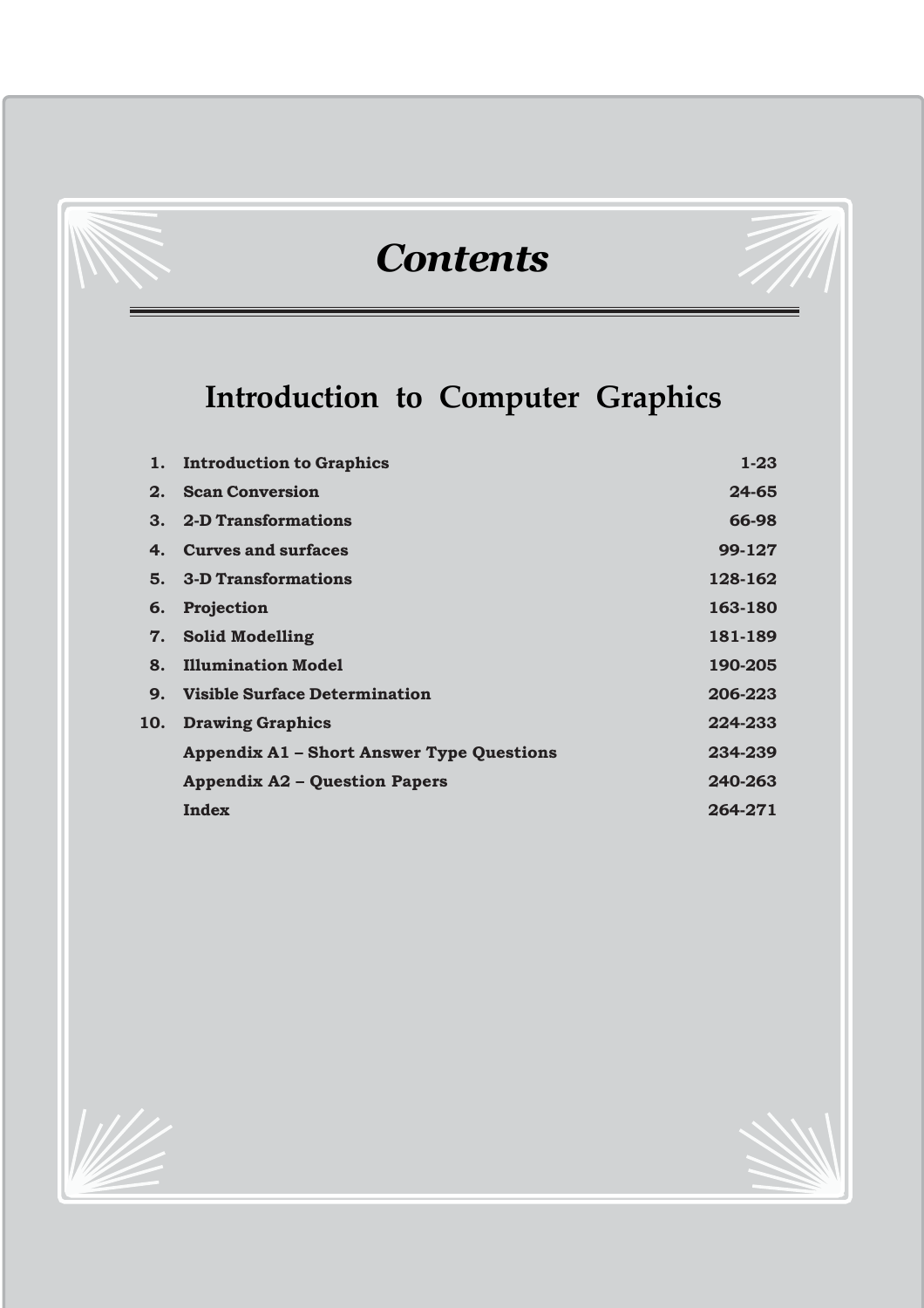# *Details Contents*

*6 Introduction to Computer Graphics*

## **1. Introduction to Graphics 1-24** 1.1 Introduction 1.2 Graphics Areas 1.3 Application Areas 1.4 Representative Uses of Computer Graphics 1.5 Computer Graphics versus Image Processing 1.6 Classification of Computer Graphics 1.7 Components of Computer Graphics 1.8 Graphics Packages 1.9 Graphics Hardware 1.10 Summary 1.11 Glossary 1.12 Exercise **2. Scan Conversion 25-65** 2.1 Introduction 2.2 Raster versus Vector Graphics 2.3 Point Drawing 2.4 Line Drawing Algorithms 2.5 Circle Scan Conversion 2.6 Ellipse Generation 2.7 Summary 2.8 Glossary 2.9 Exercise **3. 2-D Transformations 66-98** 3.1 Introduction 3.2 Transformation Principles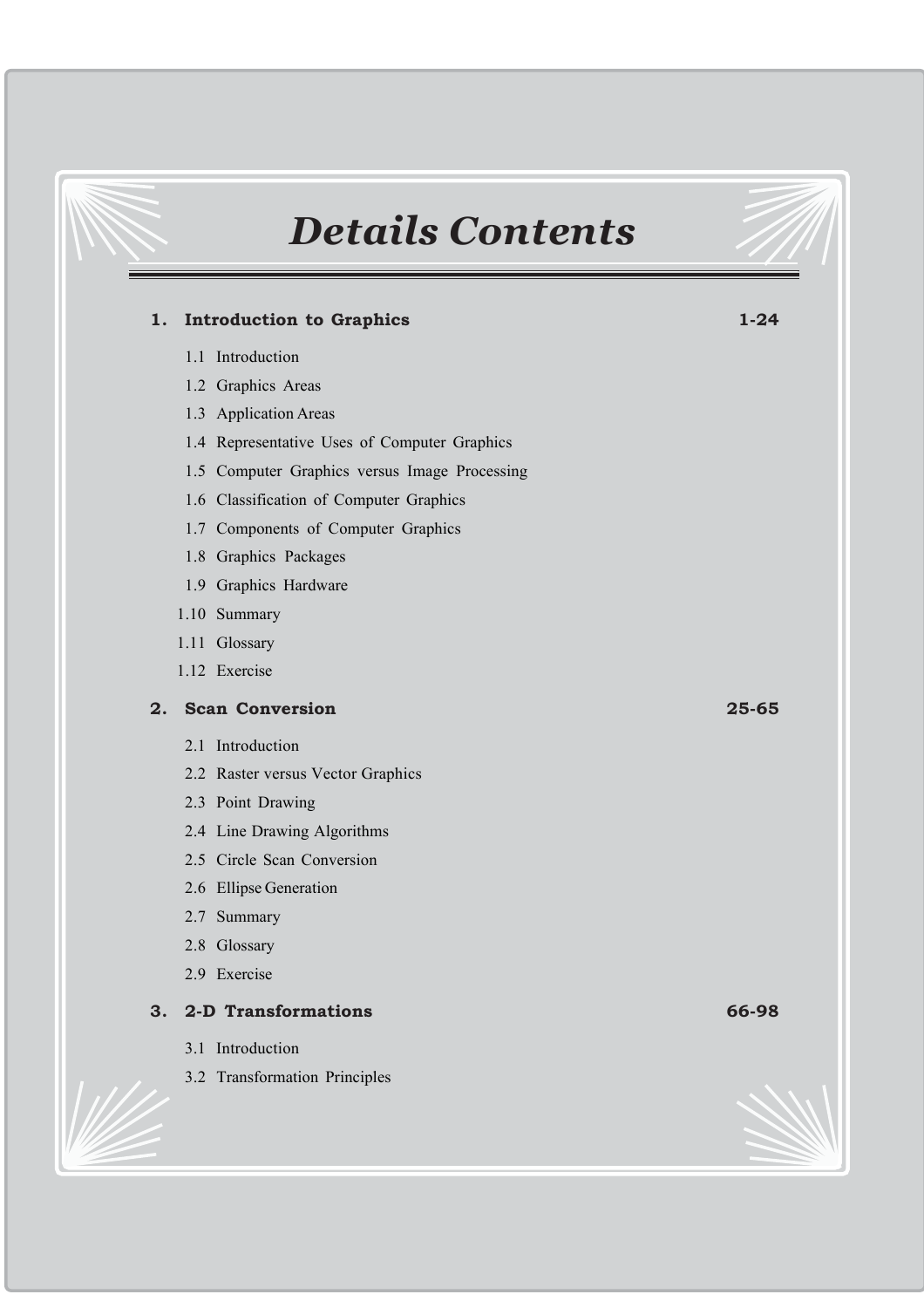- 3.3 Basic Transformations
- 3.4 Homogeneous Coordinates and Matrix Representation of 2-D Transformations

- 3.5 Concatenated Transformations
- 3.6 Other Transformations
- 3.7 Composite Transformations
- 3.8 Transformation between Coordinate Systems
- 3.9 Affine Transformation
- 3.10 Summary
- 3.11 Glossary
- 3.12 Exercise

#### **4. Curves and Surfaces 99-127**

- 4.1 Introduction
- 4.2 Non-parametric versus Parametric Curves
- 4.3 Spline Representation
- 4.4 Hermite Interpolation Spline
- 4.5 Continuity
- 4.6 Spline Specifications
- 4.7 Bezier Curves
- 4.8 B-splines
- 4.9 Summary
- 4.10 Glossary
- 4.11 Exercise

#### **5. 3-D Transformations 128-162**

- 5.1 Introduction
- 5.2 3-D Transformations
- 5.3  $2-D V$ iewing
- 5.4 Window to Viewport Transformation
- 5.5 3-D Rotation about an Arbitrary Axis
- 5.6 Clipping

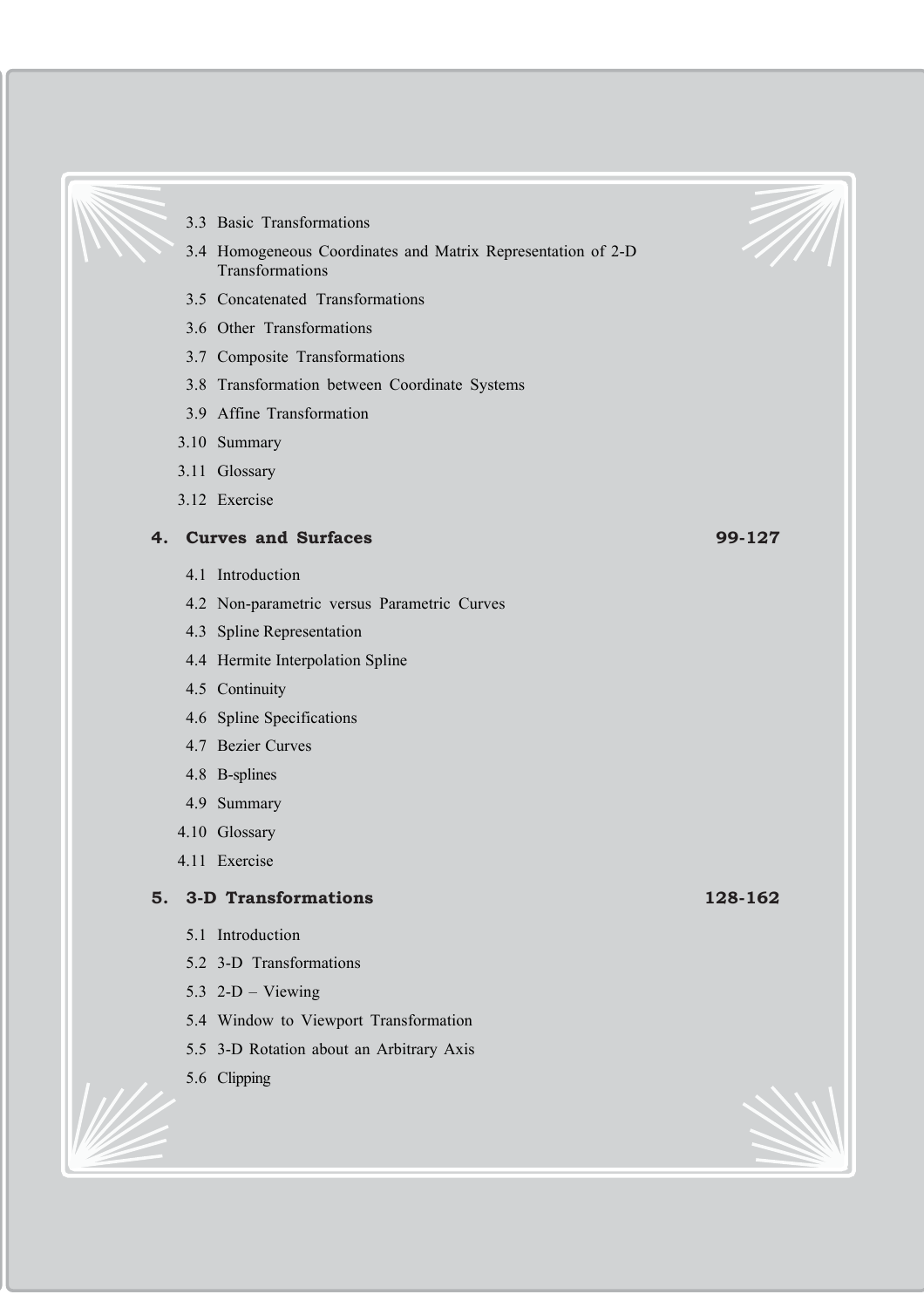#### 5.7 Polygon Clipping

- 5.8 Summary
- 5.9 Glossary
- 5.10 Exercise

#### **6. Projection 163-180**

- 6.1 Viewing in 3 Dimensions
- 6.2 Projection
- 6.3 Classification of Planar Geometric Projection

*8 Introduction to Computer Graphics*

- 6.4 Mathematics of Planar Geometric Projection
- 6.5 Summary
- 6.6 Glossary
- 6.7 Exercise

#### **7. Solid Modelling 181-189**

- 7.1 Introduction
- 7.2 Regularized Boolean Set Operations
- 7.3 Primitive Instancing
- 7.4 Sweep Representation
- 7.5 Spatial Partitioning Representations
- 7.6 Constructive Solid Geometry Methods (CSG)
- 7.7 Boundary Representations
- 7.8 Summary
- 7.9 Glossary
- 7.10 Exercise

#### **8. Illumination Model 190-205**

- 8.1 Introduction
- 8.2 Light Source
- 8.3 Illumination Models
- 8.4 Polygon Rendering Methods
- 8.5 Color Considerations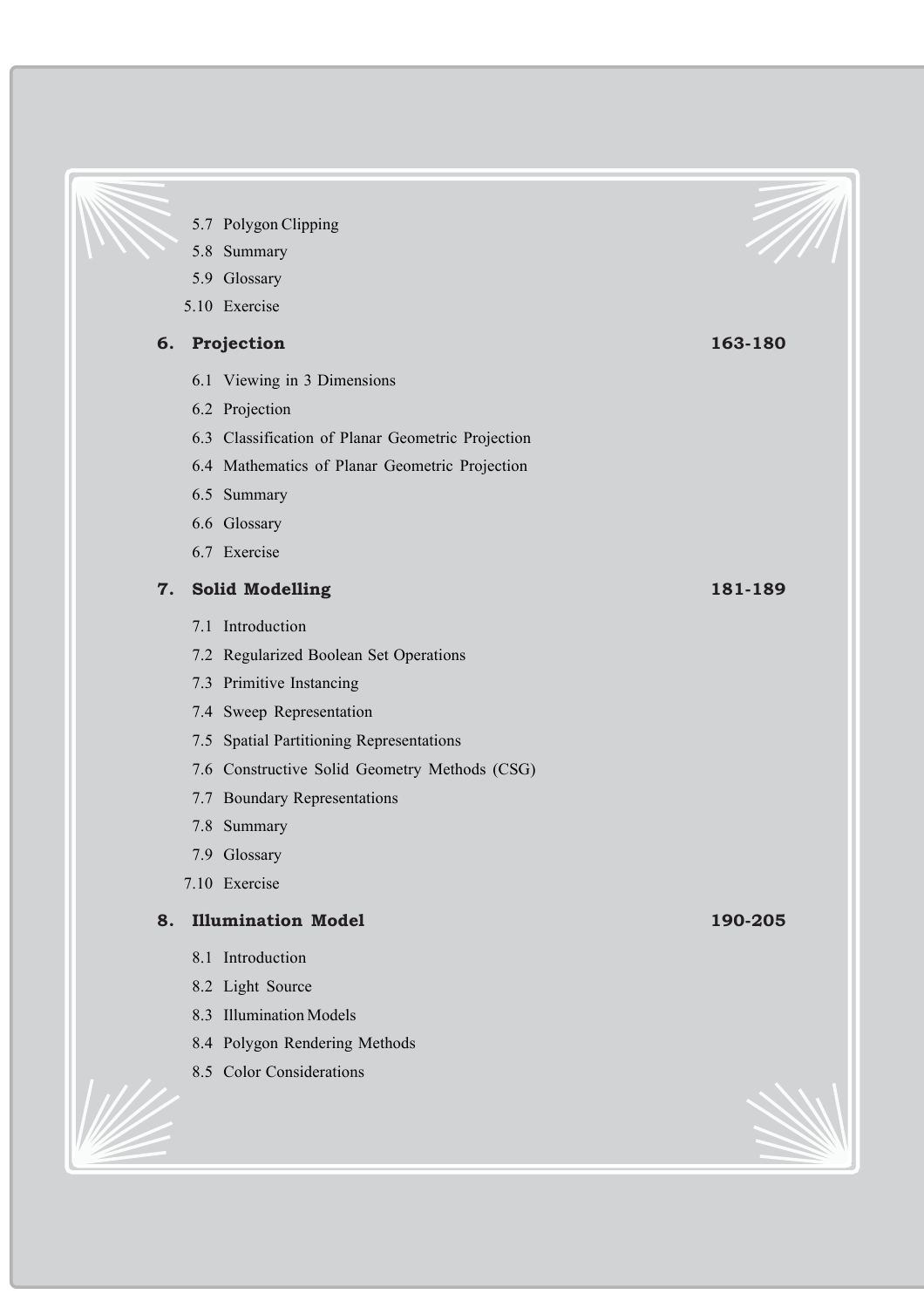|                                      | 8.6 Transparency                          |         |
|--------------------------------------|-------------------------------------------|---------|
|                                      | 8.7 Shadows                               |         |
|                                      | 8.8 Summary                               |         |
|                                      | 8.9 Glossary                              |         |
|                                      | 8.10 Exercise                             |         |
|                                      | 9. Visible Surface Determination          | 206-223 |
|                                      | 9.1 Introduction                          |         |
|                                      | 9.2 Exploiting Coherence                  |         |
|                                      | 9.3 Visible Surface Detection Algorithms  |         |
|                                      | 9.4 Summary                               |         |
|                                      | 9.5 Glossary                              |         |
|                                      | 9.6 Exercise                              |         |
|                                      | 10. Drawing Graphics                      | 224-233 |
|                                      | 10.1 Introduction                         |         |
|                                      | 10.2 Basic Concepts                       |         |
|                                      | 10.3 Drawing Graphics Using C             |         |
|                                      | 10.4 Basic Shapes                         |         |
|                                      | 10.5 Basic Colors                         |         |
|                                      | 10.6 Summary                              |         |
|                                      | 10.7 Glossary                             |         |
|                                      | 10.8 Exercise                             |         |
|                                      | Appendix A1 - Short Answer Type Questions | 234-239 |
| <b>Appendix A2 - Question Papers</b> |                                           | 240-263 |
|                                      | Index                                     | 264-271 |
|                                      |                                           |         |

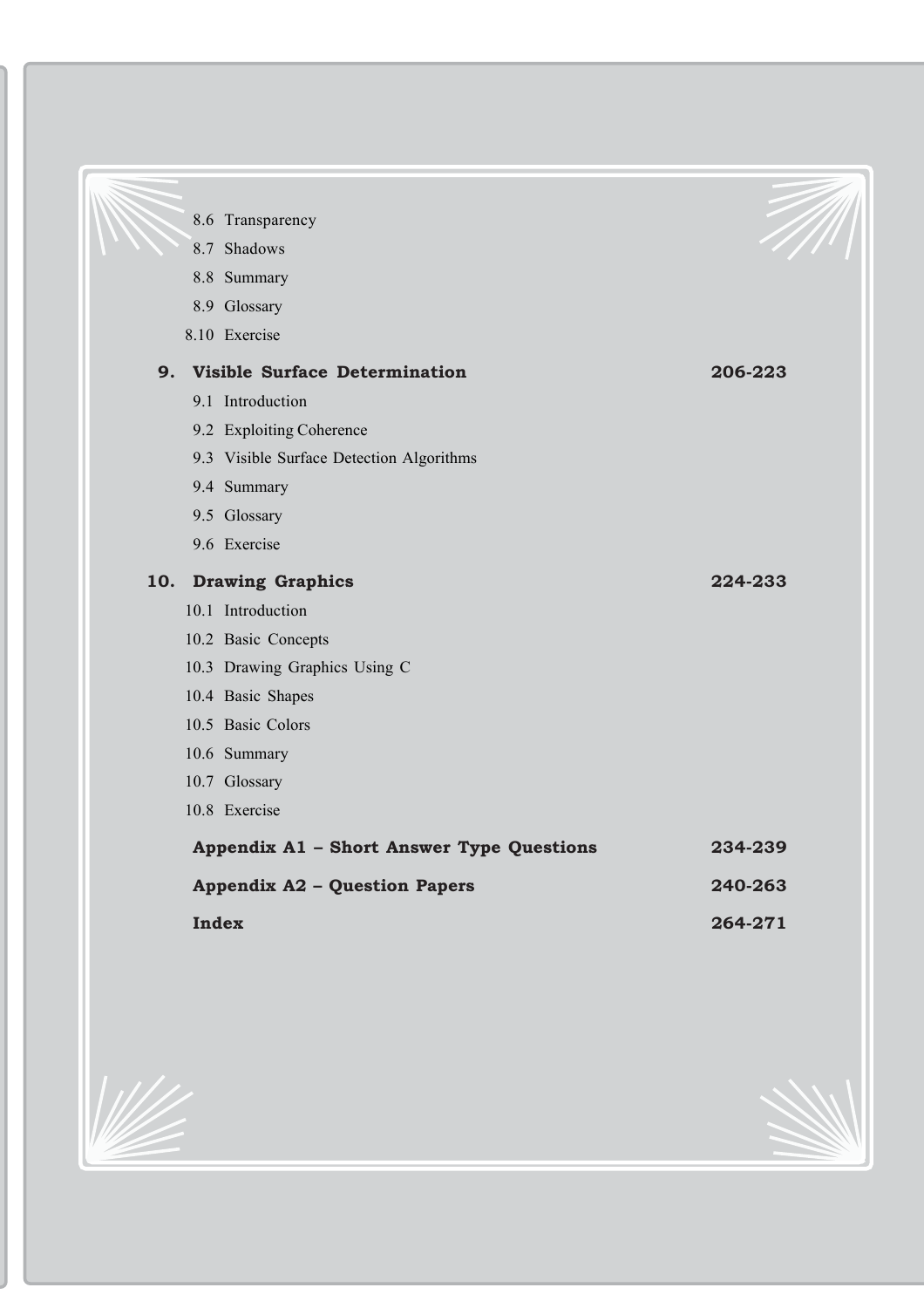# CCHAPTER HAPTER HAPTER HAPTER **1 Introduction to Graphics**

### **1.1 INTRODUCTION**

Computer graphics is generally regarded as a branch of computer science that deals with creation, storage and manipulation of models and images. In 1960, William Fetter coined term "Computer Graphics" to describe his new design methods that he was pursuing at Boeing. Computer graphics is the study of techniques to enhance and include communication between human and machine. It allows communication through pictures, charts and diagrams to people.

By graphics, we will refer to any sketch, drawing, or any other method that pictorially represent an object or data, or process to convey information, as a supplement to written descriptions. The sketch may be a picture stating nature's beauty, cartoon, building or human behaviour. It may be just few regular lines on the screen.

Computer graphics is all these — "a consciously managed and documented technology directed towards communicating information accurately and descriptively." Anything that can be described in the object space, as well as, in the image space is Computer Graphics such as:

- Â Digital representation and display of **spatial** and **non spatial data**.
- $\bullet$  Visual Inspection of spatial and non-spatial data.
- $\supset$  Analysis and manipulation of spatial data.
- $\supset$  Digital representation of analog world.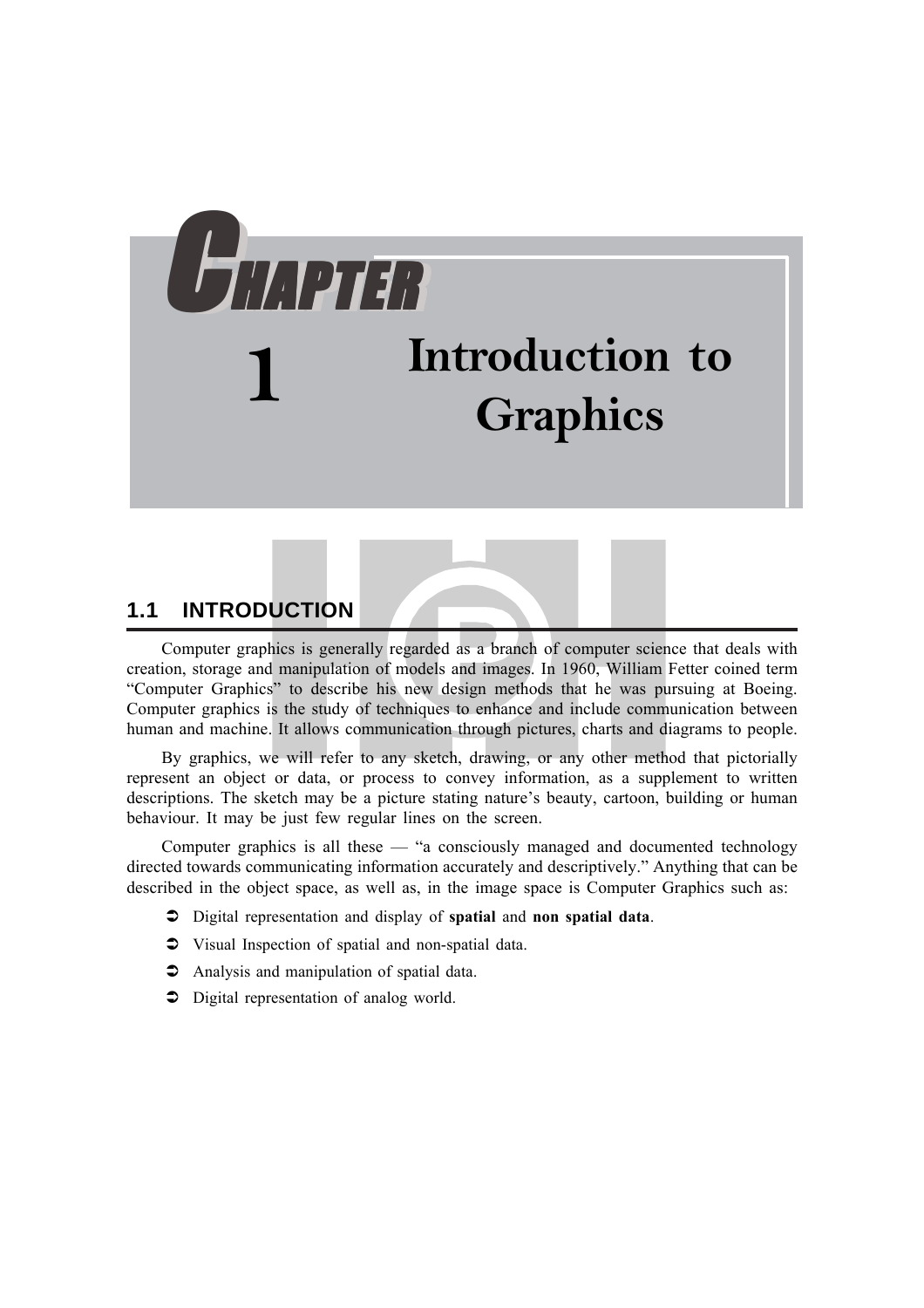#### **1.2 GRAPHICS AREAS**

It is very difficult to categorize any field like computer graphics, but most of graphics expert would agree on the following major areas:

- Â **Modeling** deals with geometrical/mathematical specifications of an object and its visual properties in a way so they can be stored. For example that a glass of water might be specified with a set of 3-D pixels along with some interpolation method to connect all the pixels.
- Â **Rendering is** the process of producing realistic images. It is a term inherited from art and deals with the creation of images.
- $\bullet$  **Animation** is a method of creating an illusion of motion by flashing sequence of images at a specific rate. The speed should be more than 20 images per second.

There are also many other areas involved in computer graphics, but whether they are included in core graphics areas is just a matter of opinion.

- Â **Image processing** are techniques to modify or interpret existing pictures such as photographs.
- Â **Interactive graphics** provides a very utilitarian function by serving as one of the most natural means of communicating with a computer.

#### **1.3 APPLICATION AREAS**

Today, computer graphics is used in various areas ranging from everyday routines activities to specialized areas in different fields like education, training, advertising, business, industry, research, art, real estate, entertainment and animation.

Some of the major application areas are:

- $\supset$  Building Design and Construction, e.g., making prototypes.
- $\supset$  Entertainment, e.g., video games, film special effects.
- $\supset$  Animation, and e.g., cartoons and advertisement.
- $\triangle$  Medical Technology, e.g., CAT (Computerized Axial Tomography).
- $\supset$  Engineering Field, e.g., CAD (Computer Aided Design).
- $\supset$  Simulated Environment, e.g., HMDs (Head Mounted Displays) used in flight simulators.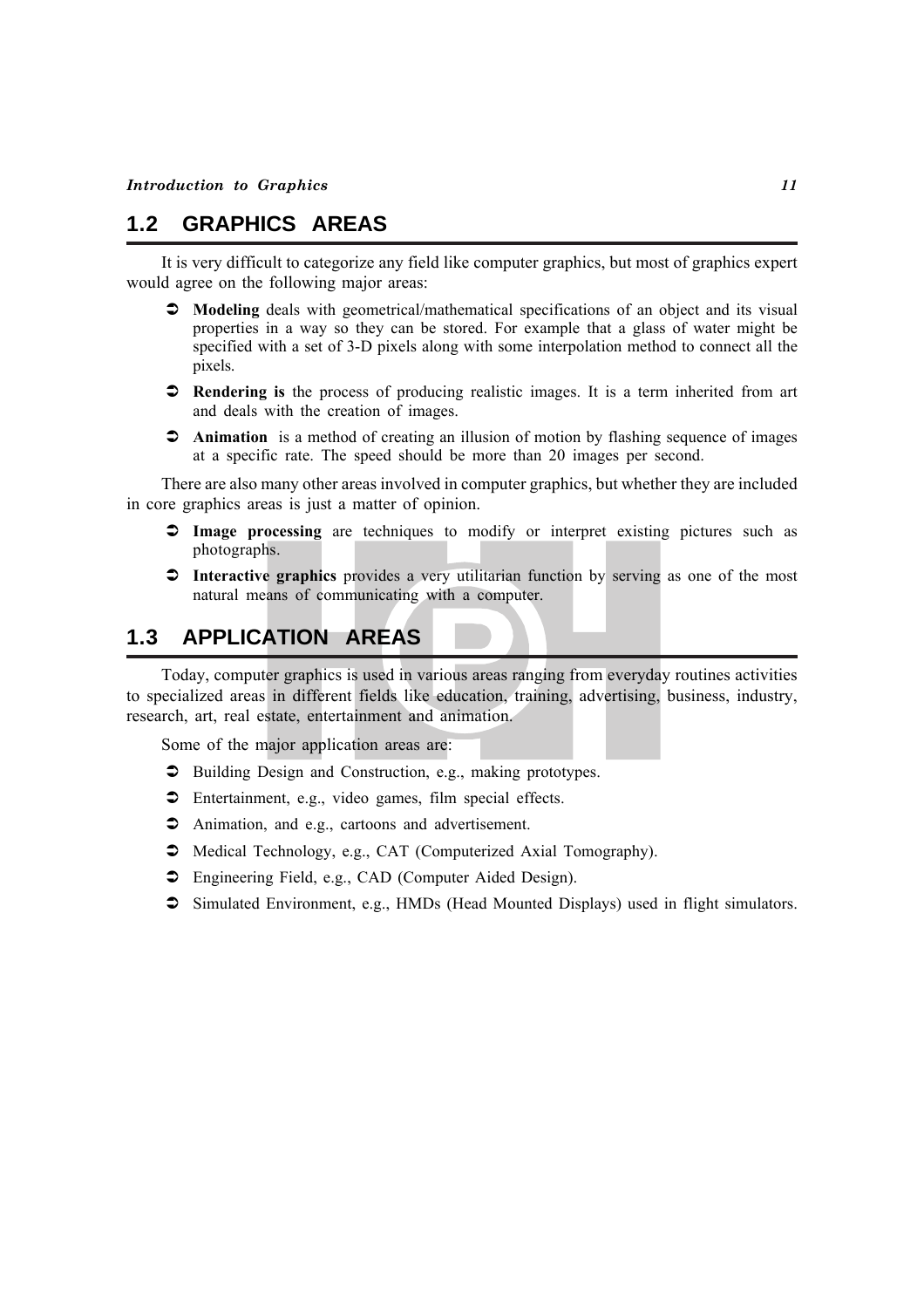## **1.4 REPRESENTATIVE USES OF COMPUTER GRAPHICS**

In today's world, usually in all the areas, computer graphics is helping in doing a number of things in an application area. For example:

| (i) Computer Aided Design (CAD)                    | Design and drafting                                                                   |
|----------------------------------------------------|---------------------------------------------------------------------------------------|
|                                                    | Mechanical parts                                                                      |
|                                                    | Architecture                                                                          |
|                                                    | Product design                                                                        |
| $(ii)$ Art                                         | Paintings                                                                             |
|                                                    | Interactive works                                                                     |
| (iii) Education and Training                       | Process control (status displays in $-$ refineries,<br>power plant, computer network) |
|                                                    | Architecture                                                                          |
|                                                    | Medicine                                                                              |
|                                                    | <b>Flight Simulation</b>                                                              |
|                                                    | Virtual Reality training                                                              |
| (iv) Visualization                                 | Geometrical representation                                                            |
|                                                    | Weather forecast (an accurate-schematic                                               |
|                                                    | representation)                                                                       |
|                                                    | Geography (Cartography, e.g., geographic maps.)                                       |
|                                                    | Medicine (X-rays)                                                                     |
| (v) Image Processing                               | <b>MRI</b>                                                                            |
| (vi) Graphical User Interface                      | Interactive technique                                                                 |
|                                                    | Icons                                                                                 |
|                                                    | Windowing                                                                             |
| (vii) Entertainment                                | Virtual sets                                                                          |
|                                                    | Animations                                                                            |
|                                                    | Special effects in Films                                                              |
|                                                    | Video Games                                                                           |
|                                                    | Commercials                                                                           |
| (viii) Office Automation and Electronic Publishing |                                                                                       |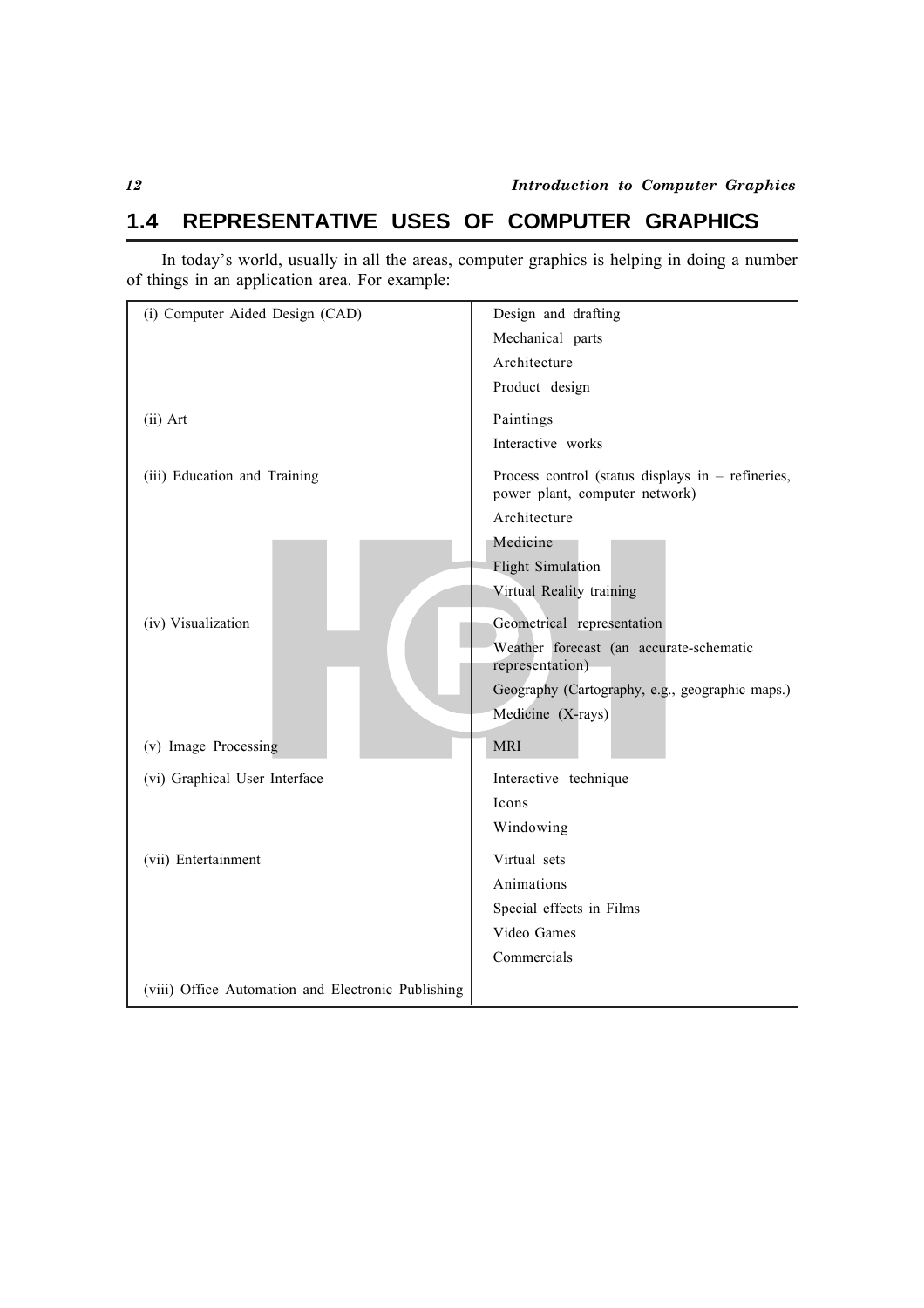#### **1.5 COMPUTER GRAPHICS VERSUS IMAGE PROCESSING**

 Although methods used in computer graphics and image processing is moreover same, the two areas are concerned with fundamentally different operations. In *Computer Graphics*, a computer is used to create a picture. *Image processing,* on the other hand, applies techniques to modify or interpret existing pictures such as photographs.

Two principal applications of image processing are:

- (a) Improving the quality of the picture.
- (b) Machine perception of visual information as used in robotics.

Computer graphics concerns the pictorial synthesis of real or imaginary objects from their computer-based models; whereas the related field of image processing (also called picture processing) treats the converse process the analysis or the reconstruction of models of 2-D or 3-D objects from their pictures.

#### **1.6 CLASSIFICATION OF COMPUTER GRAPHICS**

There are different classifications in computer graphics given by various graphics practitioners. It is just a matter of opinion. Computer graphics can be categorized as follows:

- Â **Screen-based graphics:** By writing directly to screen, by manipulating screen elements, e.g., paint programs.
- Â **Model-based graphics:** By writing to internal data structure and the data structure is 'rendered' onto screen, e.g., drawing programs.

Computer graphics can also be classified as follows:

**Passive/Non-interactive graphics –** It involves the condition where the observer has no control over the image. Example: Titles shown on TV Logos and character generation etc.

**Interactive Graphics –** It provides a very utilitarian function by serving as one of the most natural means of communicating with a computer.

*Interactive computer graphics* involves 2-way communication between computer and user. The computer upon receiving signals from the input device can modify the displayed picture appropriately. To the user, it appears that the picture is changing instantaneously in response to his commands. He can give services of commands, each one generating a graphical response from the computer. In this way,; he maintains a conversation, or dialogue with the computer.

*Interactive graphics* is the most important means of producing pictures since the invention of photography and television, it has an added advantage that, we can make pictures not only of concrete, "real world" objects but also of abstract, synthetic objects (mathematical surfaces in 4-D), and of data that have no inherent geometry.

It is not confined to static images; even dynamically varying pictures can also be effectively shown.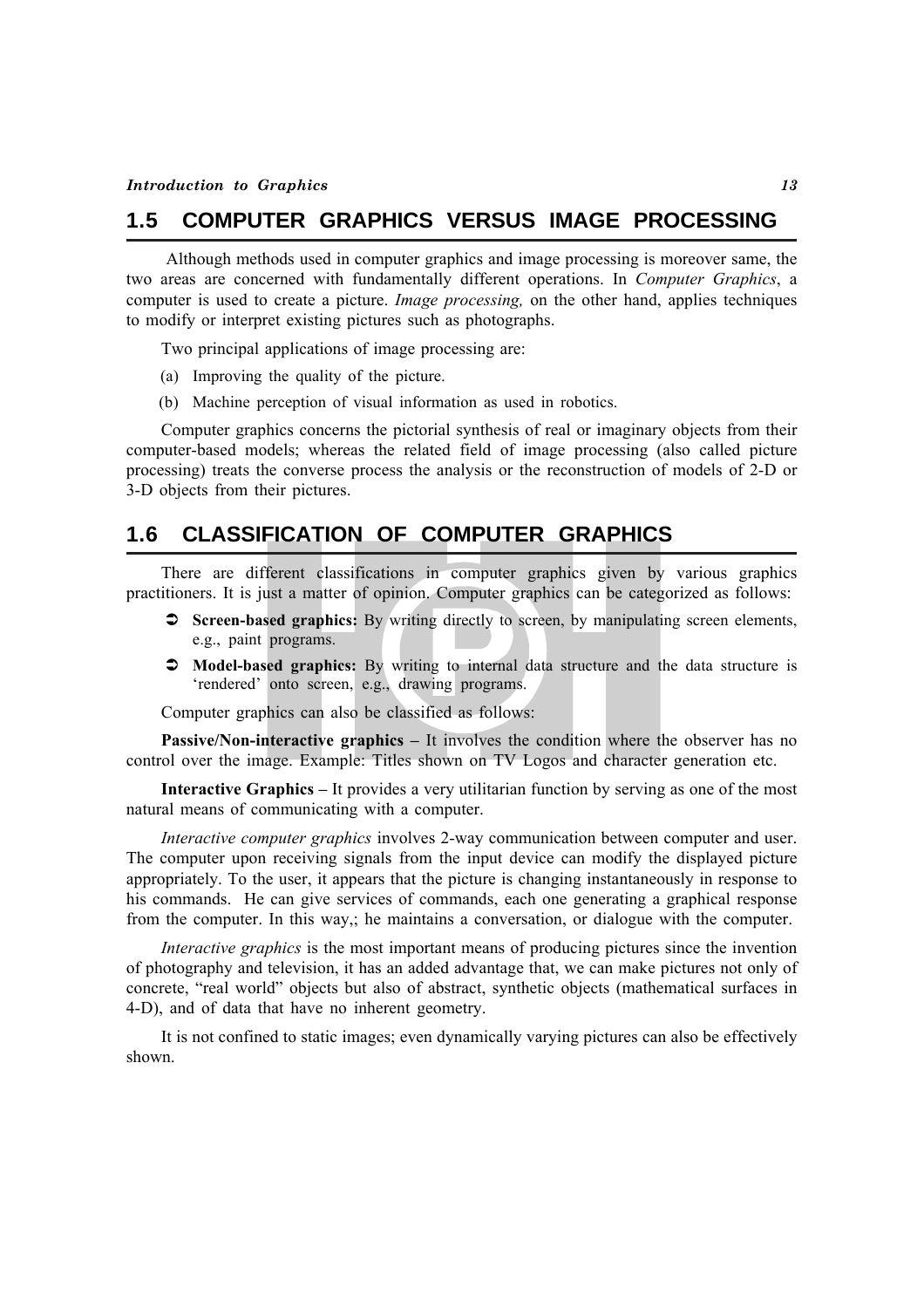

Interactive computer graphics thus permits extensive, high-bandwidth user-computer interaction. This significantly enhances our ability to understand data, to perceive trends and to privatize real or imaginary objects.

#### **1.7 COMPONENTS OF COMPUTER GRAPHICS**

Computer Graphics consists of three components:

- (1) Digital memory buffer (frame buffer)
- (2) Monitor
- (3) Video controller



*Fig. 1.1 Components Required to see the Output on Screen in the form of Pixels*

**(1) Frame Buffer:** This is place where images or pictures are stored as an array in the form of 0's and 1's, 0 represents darkness and 1 represents image or picture.

Frame buffer is the video RAM (V-RAM) that is memory area that has the information about the image to be displayed on the screen. The amount of memory required to hold the image depends primarily on the resolution of the screen and also the color depth used per pixel. The formula to calculate how much video memory is required at a given resolution and bit depth is:-

Memory in GB: X-resolution  $\times$  Y-resolution  $\times$  Bits per pixel  $8 \times 1024 \times 1024 \times 1024$ 

- **(2) Monitor:** The purpose of display devices is to convert electrical signals into visible images.
- **(3) Video Controller:** It is an interface between digital memory buffer and TV monitor. The main function of this is to pass the contents of frame buffer to the monitor.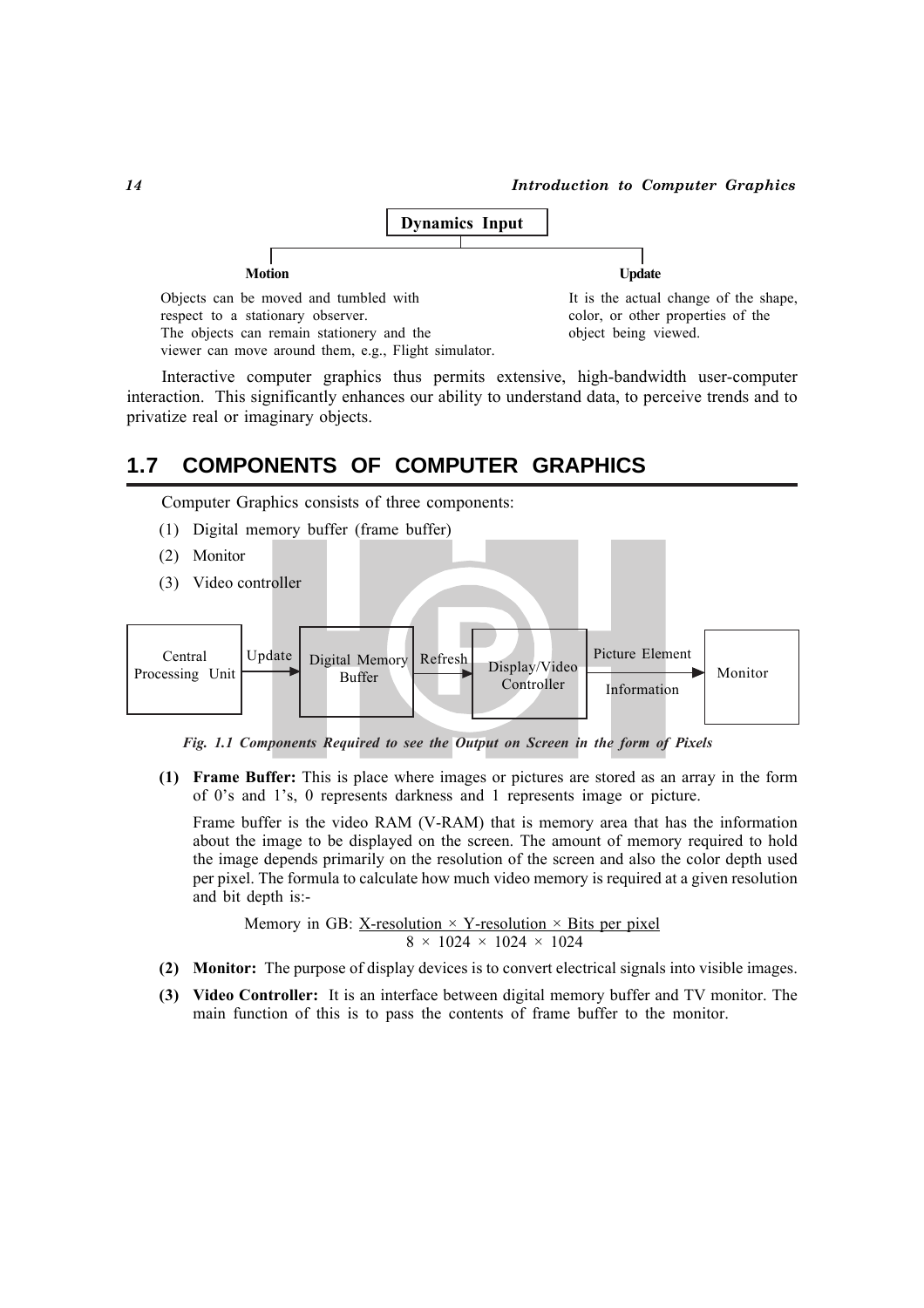### **1.8 GRAPHICS PACKAGES**

*Graphics System:* A graphics system may be defined as any collection of hardware and software designed to make it easier to use graphic input and output in computer programs.

*Graphics Software:* The software component of graphic system. There are two general classifications for graphics software:

- (i) General programming packages
- (ii) Special-purpose applications packages
- *(i) General programming packages:* Provides an external set of graphics function that can be used in a high-level programming language such as C. Basic functions in a general package included those for generating picture components (straight lines, polygons, circles and other figures), setting color and intensity values, selecting views, and applying transformation.
- *(ii) Special-purpose applications packages***:** These are designed for non-programmer so that users can generate displays without worrying about how graphic operations work. For example: various businesses, medical and CAD systems.

Thus, a graphic package is a set of function or subroutines used by an application program to generate pictures on a plotter or display and to handle graphical interaction.

#### **1.9 GRAPHICS HARDWARE**

Graphics hardware consists of the following components:-

- 1.9.1 Input devices
- 1.9.2 Display Devices
- 1.9.3 Display controllers

#### **1.9.1 Input Devices**

Various devices are available for data input on graphics workstations. These may be classified as:

#### **1.9.1.1 Text Entry**

- $\supset$ *Buttons*: Buttons are very simple to use and easy to map with the functionality of any process. There are different types of buttons:
	- fixed buttons with labels like ticket machines
	- e.g., gaming machines and programmable keypads.
- $\bullet$  *Keyboard*: This device is meant for discrete entries. This is a primary device for entering text strings. It is very efficient device for inputting non-graphic data. It has various layouts.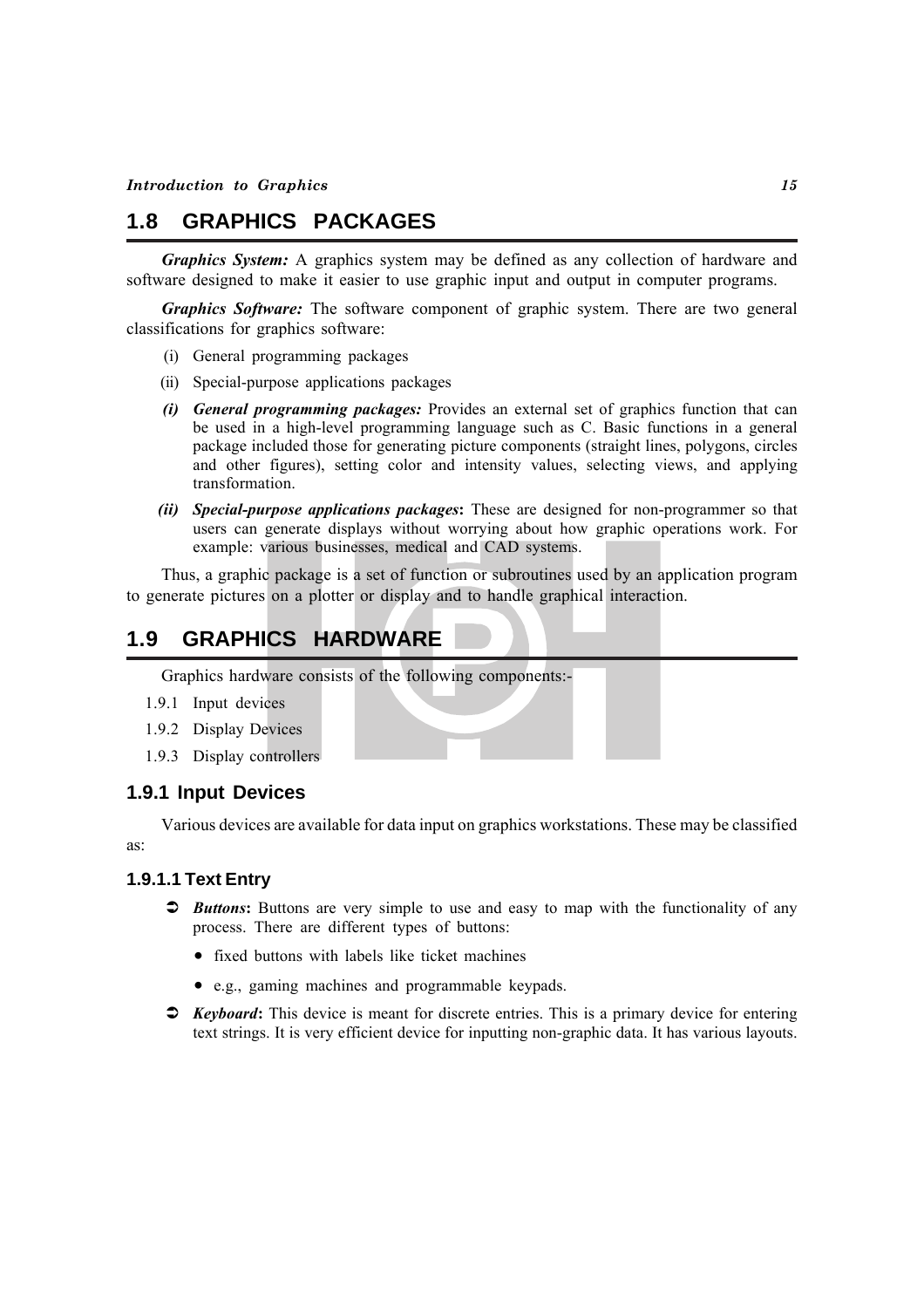#### *16 Introduction to Computer Graphics*

#### **1.9.1.2 Pointing Devices**

#### **1.9.1.2.1 Direct Pointing Devices:**

**2** *Light Pen:* Detects burst of light from screen phosphor. It addresses individual pixels. It contains a light-sensitive cell, which detects the light from the screen enabling the computer to identify the location of the pen on the screen.

#### *Disadvantages:*

- It is a fragile device.
- It obscures part of screen.
- Users have to remove their hands from keyboard while accessing light pen.
- **2 Pen-Pad**: It is a pressure-sensitive pen and pad. It is very good for drawing. You can directly use Pen on screen. Common in PDAs to draw or write.
- $\supset$  *Touch screen:* You can directly control the screen using your fingers. Touch screens use sensors to detect the touch of finger.

#### *Advantages:*

- Intuitive to use.
- Good for public access systems like ATMs.
- Good durability in high-use environment.
- Enables users to choose from available options by simply touching the desired icon or menu item.

#### *Disadvantages:*

- Inaccurate.
- Greasiness on screen from fingers, e.g., ATM Machine, Touch screen phones etc.
- Obscures part of the screen.
- Users come too close to screen for comfort.

#### **1.9.1.2.2 Indirect Pointing Devices:**

 $\supset$  *Mouse:* A mouse functions as a pointing device used to position the screen cursor. You have to make selections with the help of the button placed on the top of the mouse.

Types of mouse based on mechanism:

- *(1) Mechanical Mouse:*It uses a ball that makes contact with inside wheels when it is rolled on a plain surface.
- *(2) Optical Mouse:* As the name suggests, a mouse that uses light to detect movement. It emits a ray of light and senses its reflection when it is moved. Initial optical mouse required a special mouse pad, but a new device doesn't require the same.
- $\supset$  *Trackball:* A trackball is a pointing device that works like an upside-down mouse. It is used in portable computers.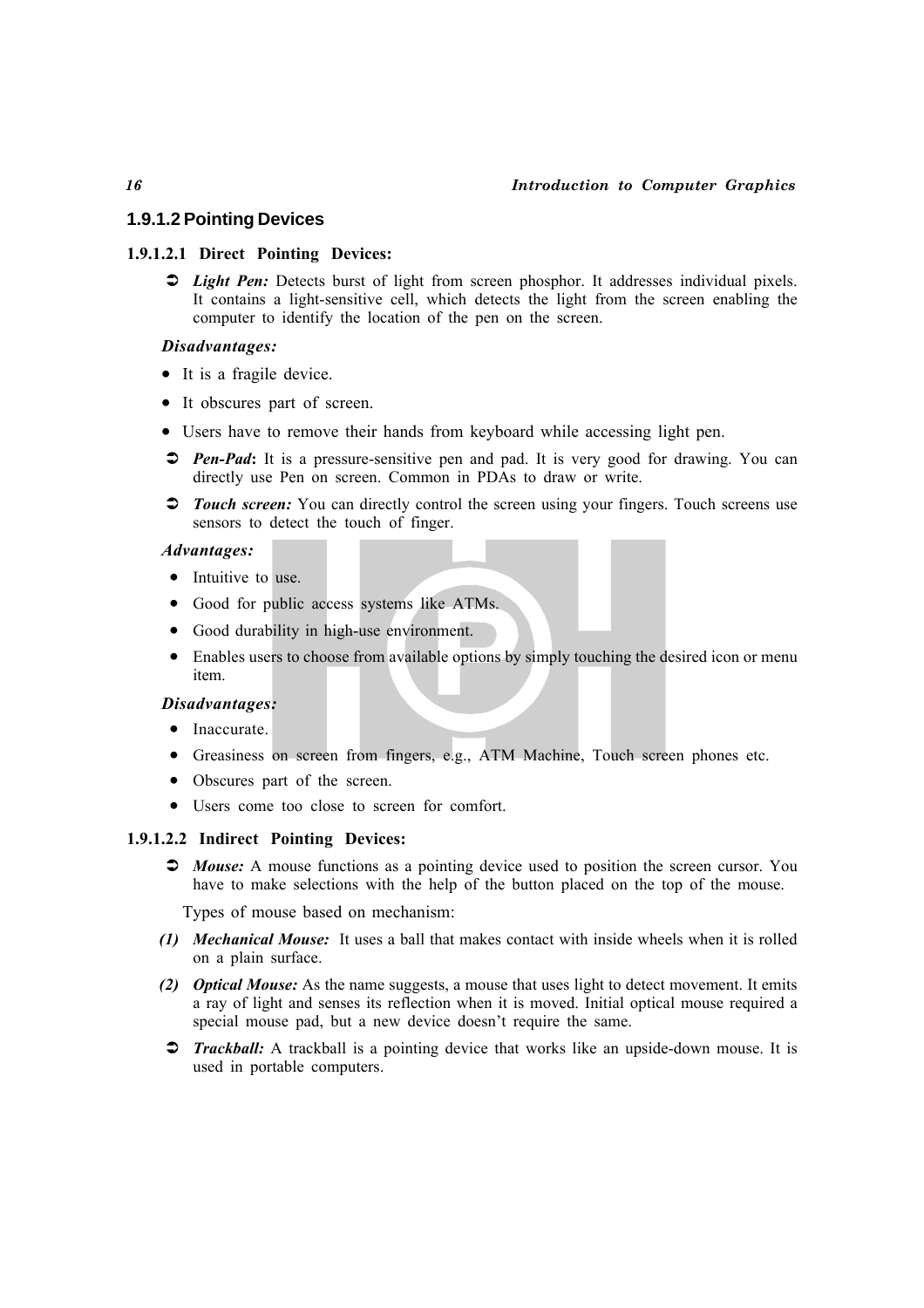#### *Advantages:*

- It requires no space.
- Ball can be rotated with the fingers or palm of the hand, to produce screen cursor movement.
- It is very popular with notebooks and portable computers.
- Â *Joystick***:** It is a small, vertical lever mounted on a base that is used to steer the screen cursor around. Most joysticks select screen positions with actual stick movement; other respond to the pressure on the stick. It is very robust and inexpensive. Often found in computer games.
- $\degree$  *Graphics Tablets*: Positional information with pen. A special pen is used against the pressure sensitive surface of the tablet to move the cursor. It provides substantial control for editing finely detailed graphic elements.

#### **1.9.1.3 Scanners and Optical Character Recognition**

Â *Scanners:* Drawings, graphs, color, text can be stored for computer processing with an image scanner by passing an optical scanning mechanism over the information to be stored.

There are two types of scanners:

- **1. Handheld scanner:** In this, user had to move the scanner over the document that has to be scanned.
- **2. Flat bed scanner:** The document is placed on the glass plate and cover is closed. The document is scanned using a lamp.

#### *Advantages:*

- Enable direct data entry into a computer system.
- It reduces human effort.
- It increases data accuracy and data processing speed.
- Converts hard copy to soft copy.
- $\supset$  *Optical character recognition*: We can convert paper documents into a word processing document without retyping or rekeying. It recognizes not only printed character but also handwriting, e.g.,: Bar code reader.

#### **1.9.1.4 Other Input Devices**

Â *Data Glove:*A *data glove* is an interactive device, resembling a glove worn on the hand. A glove equipped with sensors that sense the movements of the hand and interfaces those movements with a computer. It facilitates tactile sensing and fine-motion control in robotics and virtual reality environments. Data glove is one of electromechanical device.

Tactile sensing involves simulation of the sense of human touch and also includes the ability to perceive pressure, linear force, torque, temperature, and surface texture. Sensors used to detect the movement of the user's hand and fingers, and the translation of these motions into signals that can be used by a virtual hand, like in gaming or a robotic hand, like in remote-control surgery.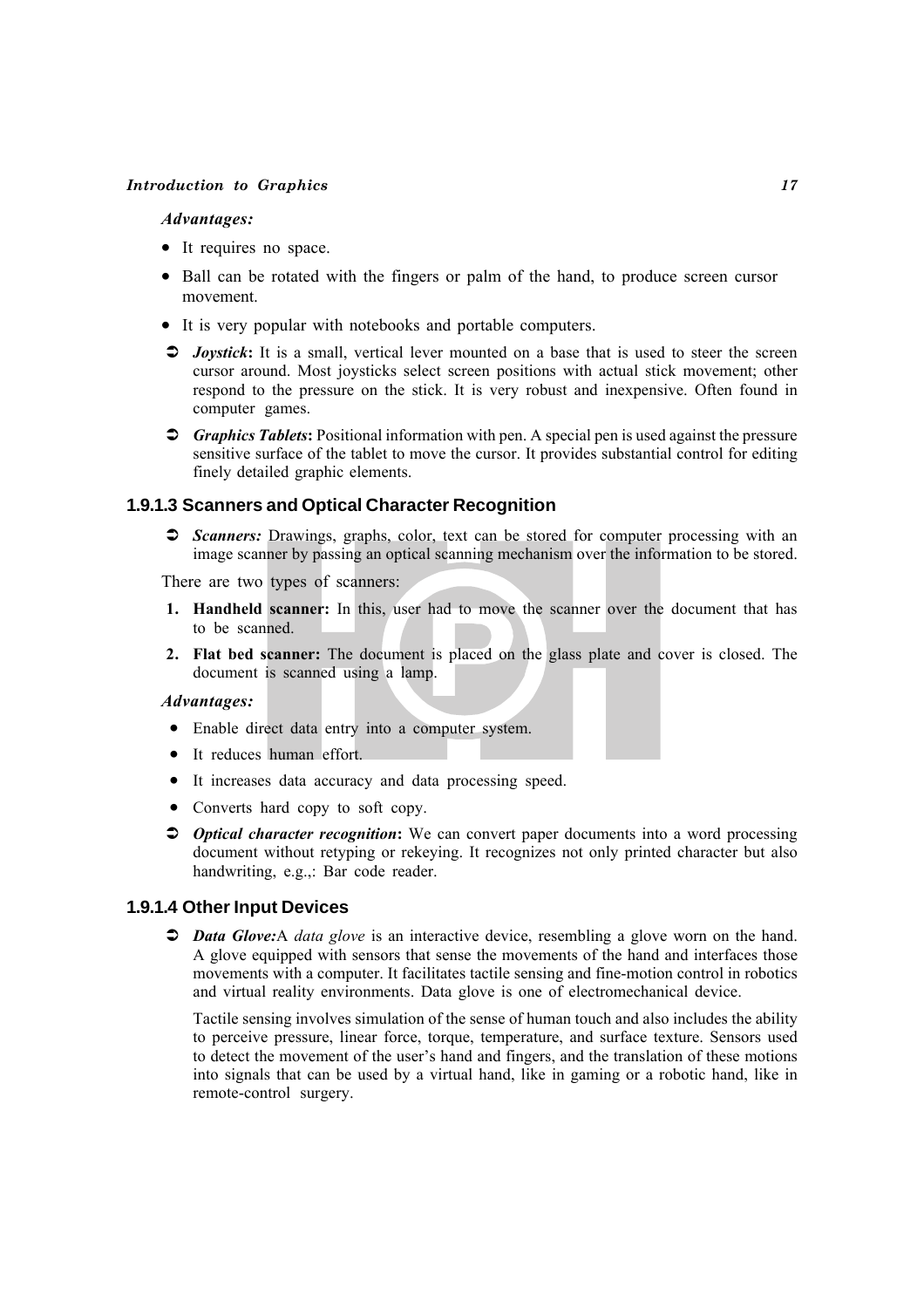#### *18 Introduction to Computer Graphics*

Â *Foot Mouse:* A *footmouse* is a type of computer mouse that gives the users the ability to move the cursor and click the mouse buttons with their feet. It consists of two separate pedals. One pedal operates the pointer, while the other is used for button clicking. By default, a heel-click engages the right mouse button, while a toe-click engages the left mouse button.

It is primarily used by users with disabilities or with high-back or neck problems. It is also promoted as a way to prevent such problems in the future and as a means to increase productivity by not having to move one's hand between the keyboard and mouse.

 $\bullet$  *Speech Recognition*: Speech recognition is the ability of a machine or program to identify words and phrases in spoken language and convert them to a machine-readable format. Traditional speech recognition software has a limited vocabulary of words and phrases and may only identify these if they are spoken very clearly. More sophisticated software has the ability to accept natural speech. Speech recognition applications include call routing, speech-to-text, voice dialing and voice search.

#### **1.9.2 Display Devices**

The purpose of display devices is to convert electrical signals into visible images.

#### *Display Types:*

- 1.9.2.1 Cathode Ray Tubes (CRTs)
- 1.9.2.2 Raster Scan CRT
- 1.9.2.3 Random Scan CRT or Vector Display
- 1.9.2.4 Color CRT Monitors
- 1.9.2.5 Direct View Storage Tube (DVST)

#### *Other Technologies:*

- 1.9.2.6 Plasma Panel
- 1.9.2.7 Liquid-Crystal Display (LCD)
- 1.9.2.8 Light-emitting Diodes (LEDs)

#### **1.9.2.1 Cathode Ray Tube (CRT)**

Computer graphics may use many different output devices, such as monitors, printers, plotter etc. but most common display device is the CRT. Video monitor has always been the predominant display device for interactive computer graphics. The operations of most video monitors is based on the standard CRT design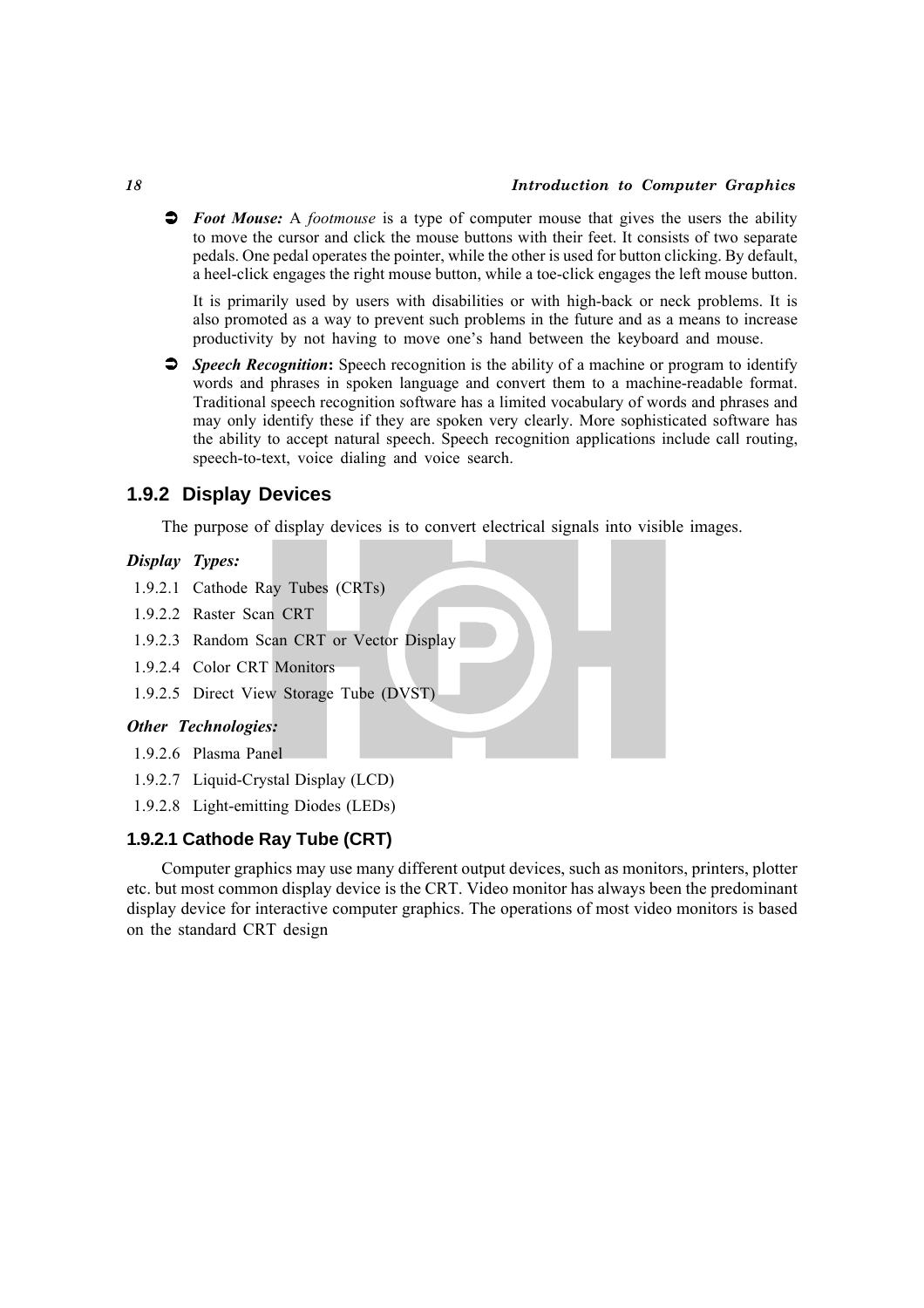

*Fig. 1.2 Classification of Video Display Devices*

The following figure illustrates the basic operation of CRT:



*Fig. 1.3 Basic Design of Cathode Ray Tube (CRT)*

A beam of e- (cathode rays), emitted by and e- gun passes through focusing and deflection systems that direct the beam toward specified positions on the phosphor-coated screen. The phosphor then units a small spot of light at each position contacted by the e-beam. This is known as *phosphorescence* that decays slower but still rapidly (in about 15-20 milliseconds) so there is a need to refresh the screen by redrawing the image. One way to keep the phosphor glowing is to redraw the picture repeatedly by quickly directing the e-beam back over the same points. This type of display is called a refresh CRT.

#### **Fundamentals of CRT:**

- *Refresh Rate:* The rate at which the pixels get refreshed in a unit time is called *Refresh Rate.* It is sufficiently high redisplay to avoid flickering.
- *Pixel:* It is the smallest addressable screen element also called *picture element.* Values of all pixels are stored in an array in computer's memory called *frame buffer.*
- *Electron Gun:* It makes use of electrostatic fields to focus and accelerate e beam.

Its primary components are:

- $\bullet$  Heated metal cathode
- $\bullet$  Control grid
- *Deflection System:* It can be controlled either with electric fields or with magnetic fields. Cathode ray tubes are commonly constructed with magnetic deflection coils mounted on the outside of the CRT envelope. There are two pairs of coils are used – horizontal deflection and vertical deflection. A primary requirement of the deflection system is that it deflects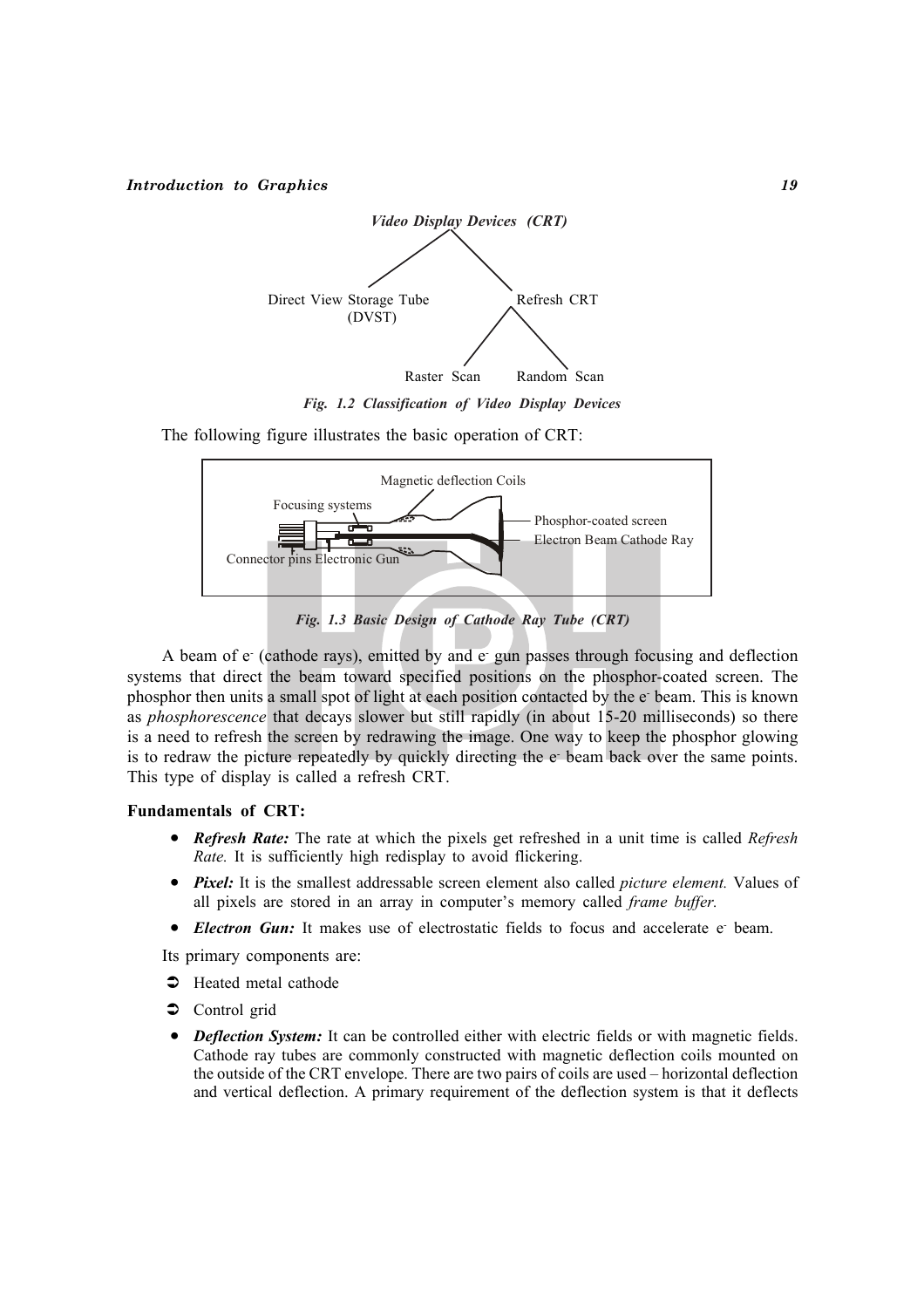#### *20 Introduction to Computer Graphics*

rapidly, since speed of deflection determines how much information can be displayed without flicker.

- *Phosphors:* The phosphors used in a graphic display are normally shown for their color characteristics and persistence. Three colors of phosphor (red, blue, green) RGB are used. Besides color, a major difference between phosphor is their *persistence,* i.e., how long the phosphor continue to emit light even after the CRT beam is removed.
- *Persistence:* The persistence is defined as the time it takes the emitted light from the screen to decay to 1/10th of its original intensity.
- $\bullet$  Lower persistence phosphors require higher refresh rates to maintain picture without flicker. It is useful in animation.
- $\supset$  Higher persistence phosphors allow for a lower refresh rate to avoid flicker. It is useful for displaying highly complex, static pictures. This is poor for animation since a "trail" is left with moving objects.

Thus, depending on the persistence of the phosphor-coated inside the screen, the monitors require different refresh rates.

• *Resolution:* The maximum number of points/pixels that can be displayed without overlap is called the *resolution* of a screen and is usually given as the number of horizontal points versus the number of vertical points per unit area.

More the resolution  $\Rightarrow$  more the number of pixels

i.e., Number of pixels  $\alpha$  resolution of the screen.

The maximum resolution may be determined by:

- Characteristics of the monitor for a random scan system.
- By combination of the monitor and graphics card memory for a raster scan system.

Resolution of CRT depends on:

- (i) type of phosphor
- (ii) intensity to be displayed
- (iii) focusing system
- (iv) deflecting system

High Resolution systems are often referred to as high-definition systems.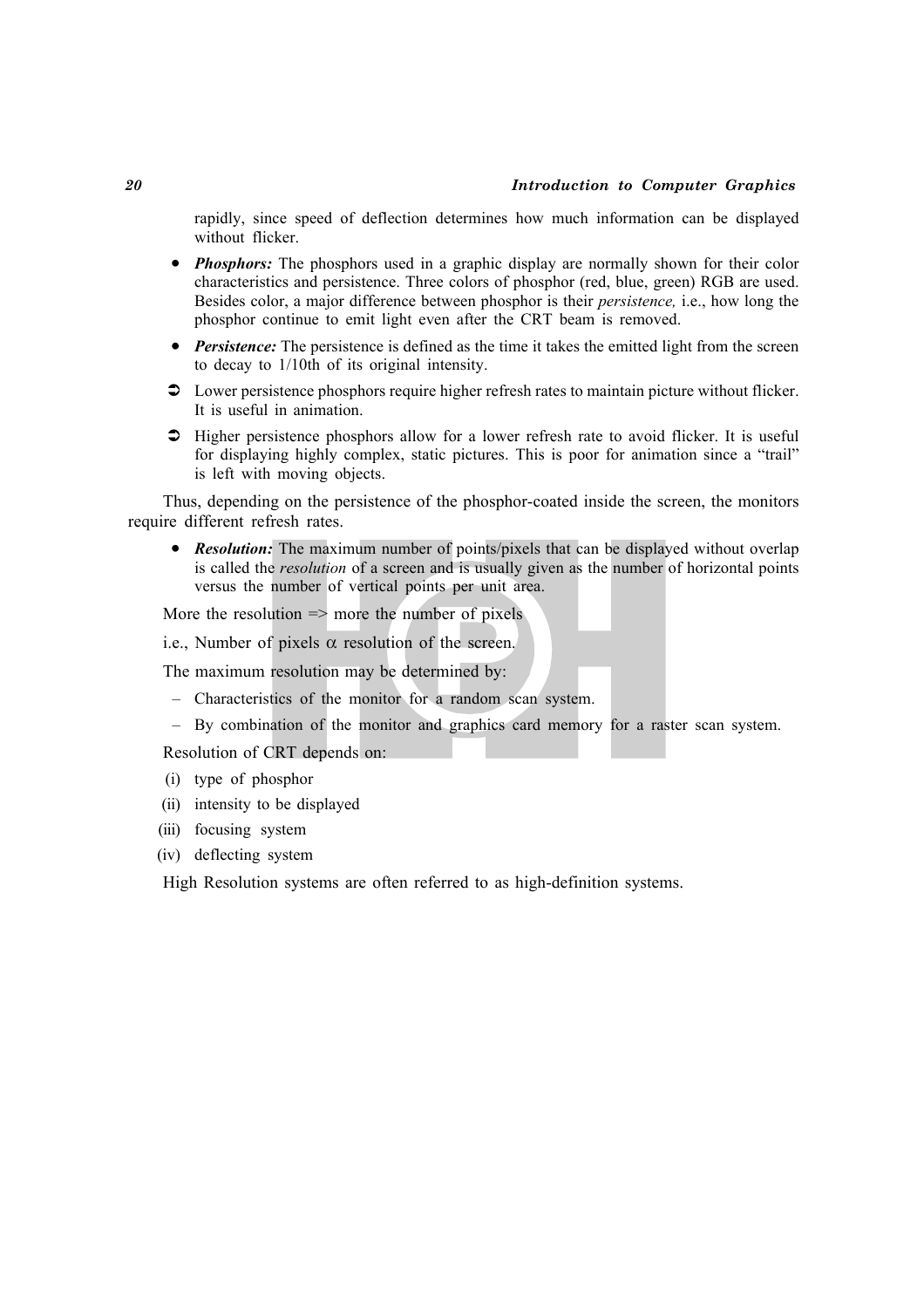The figure 1.4 depicts the intensity distribution of a spot on the screen.



*Fig. 1.4 Intensity Distribution of a Spot on the Screen*

Spot size depends on intensity.

*Aspect Ratio:* The ratio of vertical pixels to horizontal pixels necessary to produce equallength lines in both directions on the screen. It refers to the ratio of horizontal dimension/vertical dimension.



Aspect ratio =  $9/7$  =1.28

#### *Features of CRT:-*

- (i) Rapid operation: display of an image in few milliseconds
- (ii) High power consumption
- (iii) Expensive
- (iv) Good for graphics video and animation
- (v) Reliable
- (vi) Low cost

#### *CRT is of two types:*

- 1. Raster CRT
- 2. Random CRT

Rasterization is referred to as converting geometric primitives (lines, polygons) to pixels. It is also known as *scan conversion;* it is converting a continuous object such as a line or circle into discrete pixel. Rasterization is also known as discretizing/sampling. Raster displays store the display primitives (such as lines, characters and solidly shaded or patterned areas) in the refresh buffer in terms of their component pixels.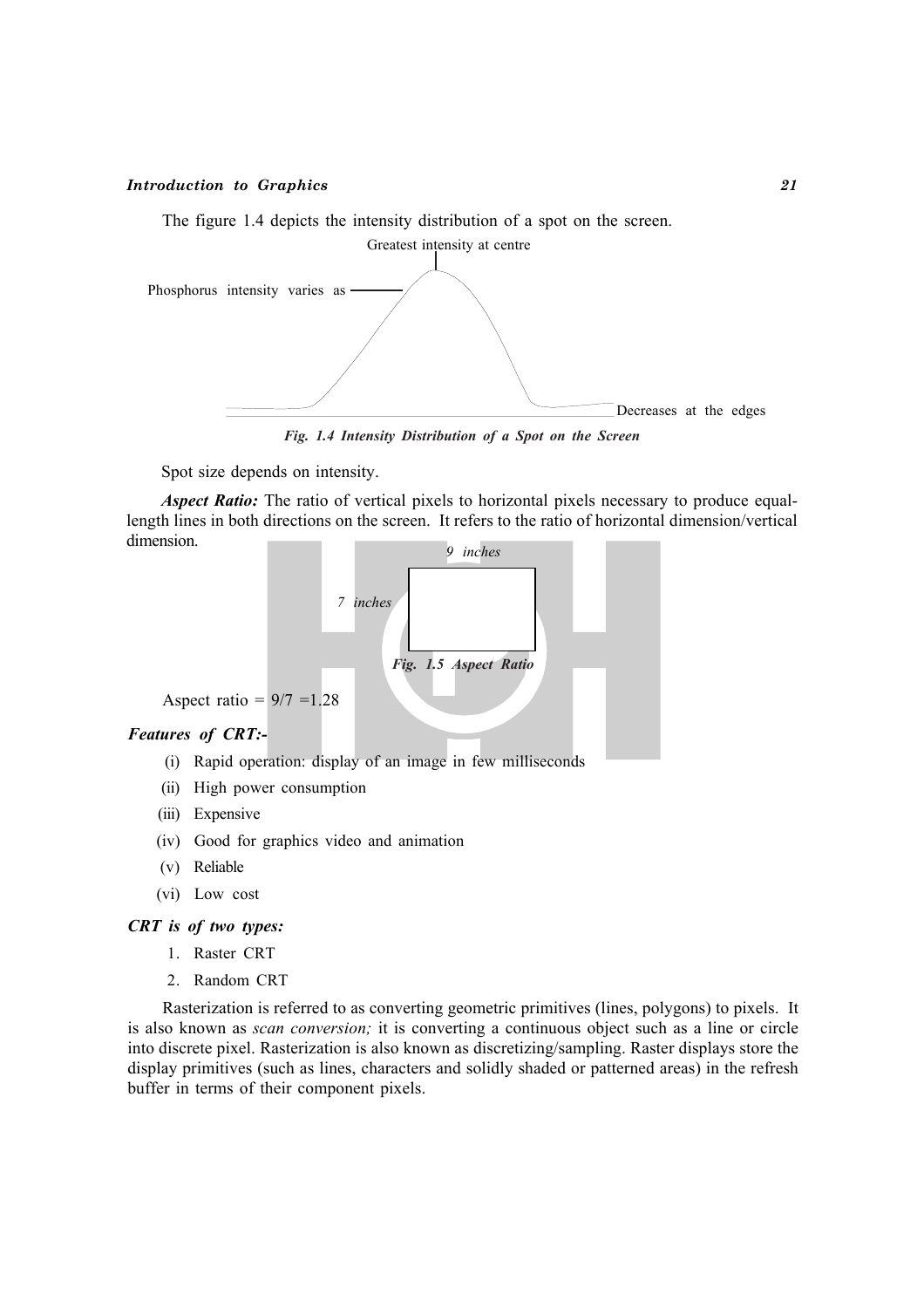#### **1.9.2.2 Raster Scan CRT**

The device scans the screen from top to bottom in a regular pattern from left to right. Raster scan implies that the image is scanned onto the screen surface in a raster sequence, i.e., as a succession of equidistant scan lines, each scan line made up of pixels.





Picture definition is stored in a memory area called the *refresh buffer* or *frame buffer.* This memory area holds the set of intensity values for all the screen points. Stored intensity values are then retrieved from the refresh buffer and "painted" on the screen one row (scan line) at a time. Each screen point is referred to as a pixel.



*Fig. 1.7 Architecture of a Simple Raster Graphics System*

In the raster scan display device, the screen is assumed to consist of a 2-D matrix. The term raster is used for 2-D matrix. Each point of the screen corresponding to a matrix element is called *pixel.*

Intensities of pixels are stored in an array in computer's memory called *frame buffer.* Refreshing on raster scan displays is carried out at the rate of 60 to 80 frames per second.

Raster scan displays owe their increase in popularity to two causes:-

- $\supset$  Need for greater realism in pictures.
- $\bullet$  Cost of raster scan display equipments is decreasing.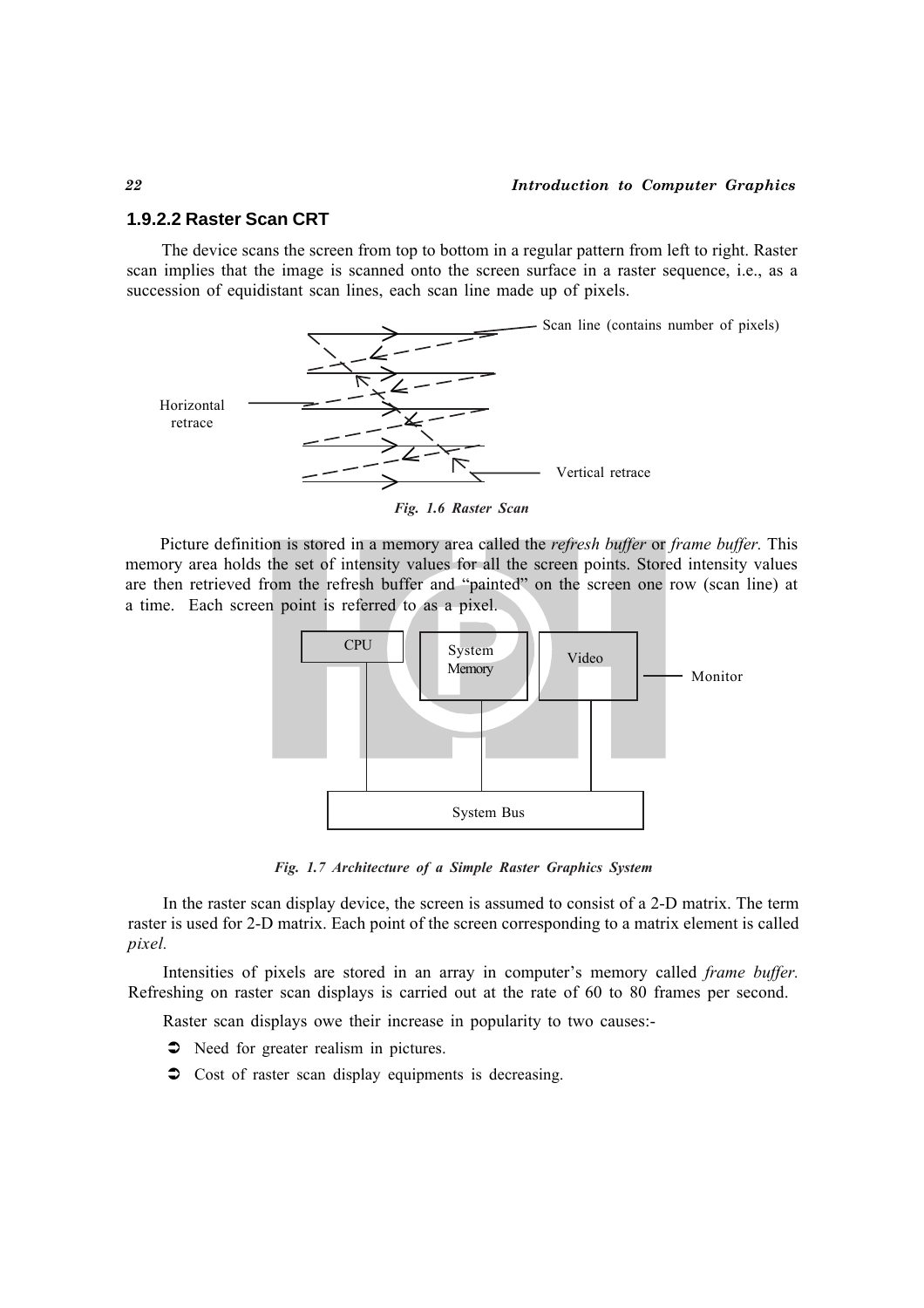#### *Applications of Raster Scan Graphics*

- $\supset$  Flight simulation
- $\bullet$  Animation
- $\bullet$  Design
- **•** Technical Illustration
- $\supset$  Printing and plotting
- $\supset$  Image processing

#### *Drawbacks of Raster Displays*

- $\supset$  Low resolution, preventing display of fine detail.
- $\supset$  Slow speed of scan conversion.
- $\supset$  Discrete nature of pixel representation: primitives such as lines and polygons are specified in terms of their endpoints (vertices) and must be scan converted into their pixel components in their frame buffer. To provide effective anti-aliasing, it is necessary to understand the causes of aliasing itself. Fundamentally, the appearance of aliasing effects are due to the fact that lines, polygon edges, color boundaries, etc. is continuous, whereas, and raster device is discrete.

Fundamentally, there are two methods of *anti-aliasing*:

- (i) *Increase the sample rate*: It is accomplished by increasing the resolution (number of pixels) of the raster. Techniques include super sampling or post-filtering.
- (ii) Second method of anti-aliasing is to treat a pixel as a finite area rather than as a point.

*Half Toning:* Half toning is a technique for using a minimum number of intensity levels to obtain increase visual resolution, i.e., gray scaling, or multiple intensity levels.

*Patterning:* The visual resolution of computer-generated images can be increased using a technique called *patterning.*

- $\heartsuit$  Care must be taken in selecting the patterns; otherwise, unwanted small-scale structure or contouring is introduced.
- $\supset$  To avoid introducing unwanted artifacts into the image, patterns should not be symmetrical.
- $\bullet$  Patterns should present a growth sequence.
- $\supset$  Patterns result in loss of spatial resolution.
- Â Stair-step appearances referred to as *jaggies* are produced. This drawback arises from the nature of raster itself. Also known as *aliasing.*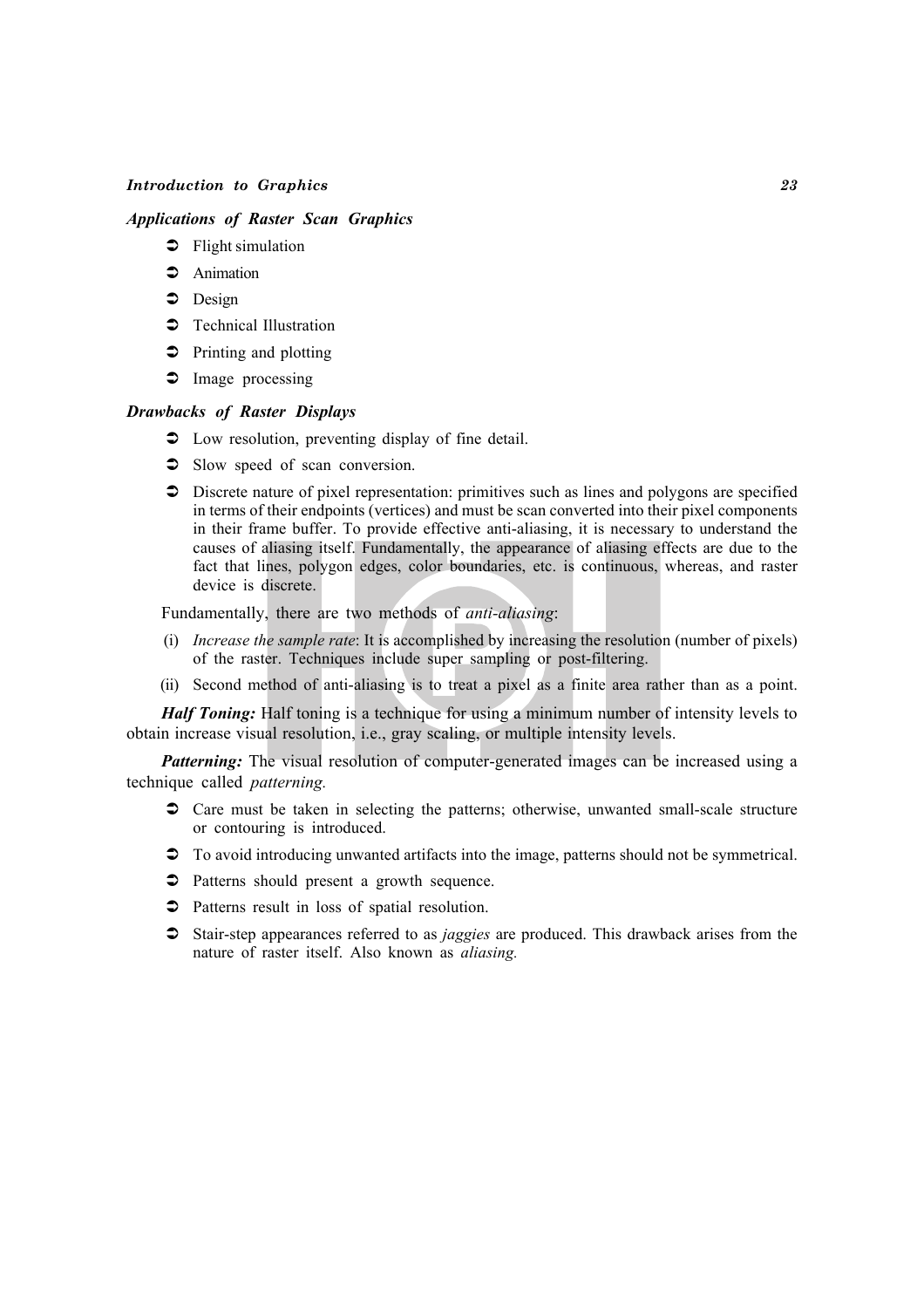

Thus, *jaggies* are the discontinuities which are particularly noticeable on systems with low resolution. To improve this, use anti-aliasing.

- Use high resolution screen and driver setting.
- Modified using virtual pixels.



*Fig. 1.9 A Raster Scan System from (a) to (d)*

#### *To reduce flicker rate:*

- $\triangle$  High scan rate ( $> 70$  Hz).
- $\supset$  High persistence phosphor.
- Â *Interlacing***:** Displays odd and even rows alternatively. In some raster display devices, a frame buffer is displayed in two passes. This kind of refreshing is called *interlacing*. In the 1st pass, the odd rows are refreshed and the even rows are refreshed in the 2nd pass. Interlacing is primarily used with monitors of slower refreshing rates.

#### **1.9.2.3 Random Scan CRT:**

Here, a beam is deflected from end point to end point, as dictated by the arbitrary order of display commands. It is also known as vector stroke, line drawing or calligraphic displays. The commands for plotting points, lines and characters are interpreted by the display processor. It sends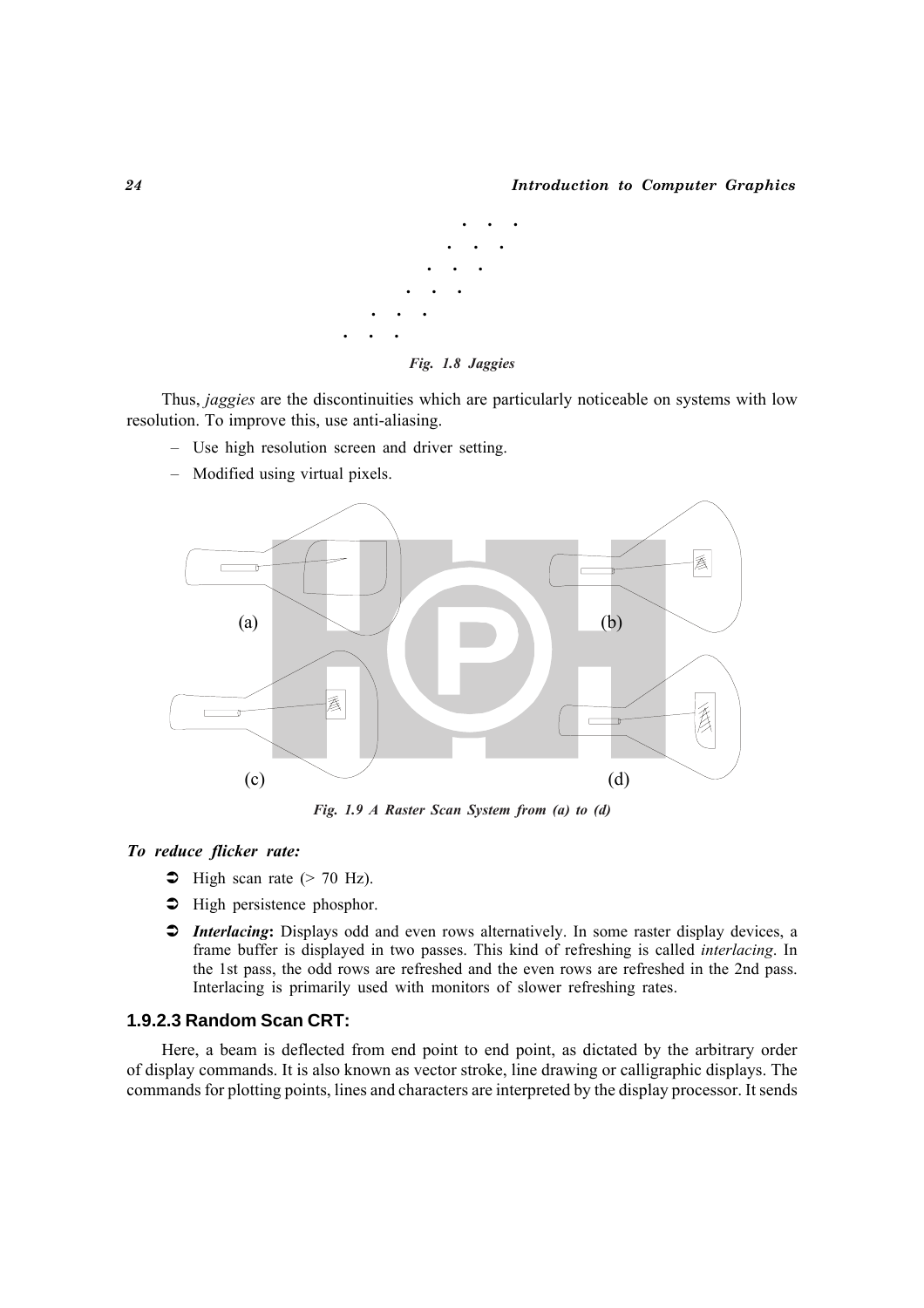digital and point coordinates to a vector generator that covert the digital coordinate values to analog voltages for beam-deflection circuits that displace the e beam writing on the CRT's phosphor coating.

#### *Here, the e- beam directly draws the picture.*

- $\supset$  Turn e beam off. Move to A.
- $\supset$  Turn e beam on, and draw to B.
- $\supset$  Repeat move-drawn sequence.



Refresh rate on a random scan system depends on the number of lines to be displayed. Refresh rate is greater than that of Raster scan.

Picture definition is stored as a set of line-drawing commands in area of memory called the refresh display file (display list, display program, refresh buffer).

#### *Advantages of Random Scan:*

- 1. Random scan displays line themselves to a wide variety of dynamic changes involving very little computation.
- 2. Vector displays produce smooth lines drawings because the CRT beam directly follows the line path.
- 3. No *jaggies* are formed.
- 4. Very high resolution, limited only by monitor.
- 5. Easy animation, just draw at different positions.
- 6. Requires little memory.

#### *Disadvantages of Random Scan:*

- Requires "intelligent e-beam", i.e., processor-controlled.
- $\supset$  Limited screen density before flickering, cannot draw a complex image.
- $\bullet$  Limited color capability.
- Very expensive.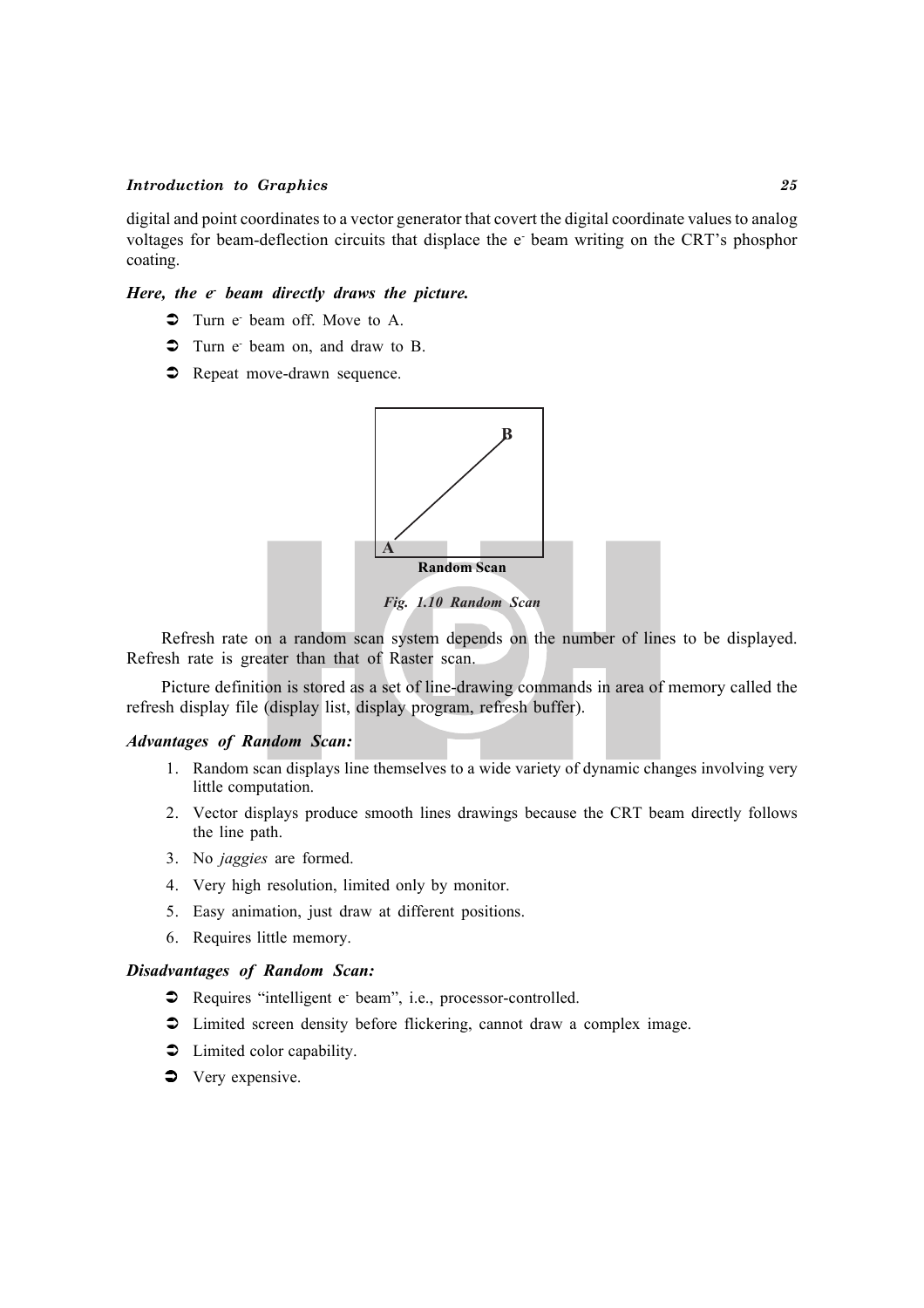**Typical applications: CAD and air traffic control display.**

| Raster Scan                                                                                                                                                   | Random Scan                                                                                                                                                             |  |
|---------------------------------------------------------------------------------------------------------------------------------------------------------------|-------------------------------------------------------------------------------------------------------------------------------------------------------------------------|--|
| The device scans the screen from top to<br>(i)<br>bottom in a regular pattern.                                                                                | The beam is deflected from end point<br>(i)<br>to end point as dictated by an arbitrary<br>order of display commands.                                                   |  |
| Picture definition is stored as intensity value<br>(ii)<br>of pixels in the memory area called frame buffer<br>or refresh buffer.                             | Picture definition is stored as a set of line<br>(ii)<br>drawing commands in area of memory<br>referred to as refresh display file.                                     |  |
| (iii) Low resolution.                                                                                                                                         | Very high resolution.<br>(iii)                                                                                                                                          |  |
| Jaggies are produced.<br>(iv)                                                                                                                                 | No jaggies.<br>(iv)                                                                                                                                                     |  |
| Refresh rate is low.<br>(v)                                                                                                                                   | Refresh rate is higher.<br>(v)                                                                                                                                          |  |
| Cost is less.<br>(vi)                                                                                                                                         | Expensive.<br>(vi)                                                                                                                                                      |  |
| (vii) It controls the intensity of each pixel (data)<br>in the rectangular matrix (raster) of dots that<br>covers the entire screen.                          | A display file for a line-drawing display<br>(vii)<br>contains only information about lines and<br>characters to be drawn; the void areas of<br>the screen are ignored. |  |
| (viii) Generate video images of extreme realism.                                                                                                              | (viii) Flicker badly when displaying complex<br>pictures.                                                                                                               |  |
| Large capacity limited only by screen resolution.<br>(ix)                                                                                                     | $\overline{(\text{ix})}$<br>Could not produce realistic image of<br>solid objects.                                                                                      |  |
| Changes generally involve large amounts of<br>(x)<br>processing. It is therefore difficult to achieve<br>the modification required for effective interaction. | These displays end themselves to a wide<br>(x)<br>variety of dynamic changes speed of<br>involving very little computation.                                             |  |
| Flexible as consists of number of intermediaries.<br>(xi)                                                                                                     | Inflexible.<br>(xi)                                                                                                                                                     |  |
| (xii) Applications, Animation, Flight simulation etc.                                                                                                         | High precision engineering drafting<br>(xii)<br>highly interactive solid-object design,<br>and real line computer animation.                                            |  |

 *Fig. 1.11 Basic Differences between Raster Scan and Random Scan*

#### **1.9.2.4 Color CRT Monitors**

A CRT monitor displays color pictures by using a combination of phosphors that emit different color light. By combining the emitted light from the different phosphors, a range of colors can be generated. The two basic techniques for producing color displays with a CRT are:

- (a) Beam penetration method
- (b) Shadow mask method

**(a) Beam penetration method:** It has been used with random scan monitors for displaying color pictures two layers of phosphor, usually red and, green, are coated onto the inside of the CRT screen, and the displayed color depends on how for the e- beam penetrates into the phosphor layers.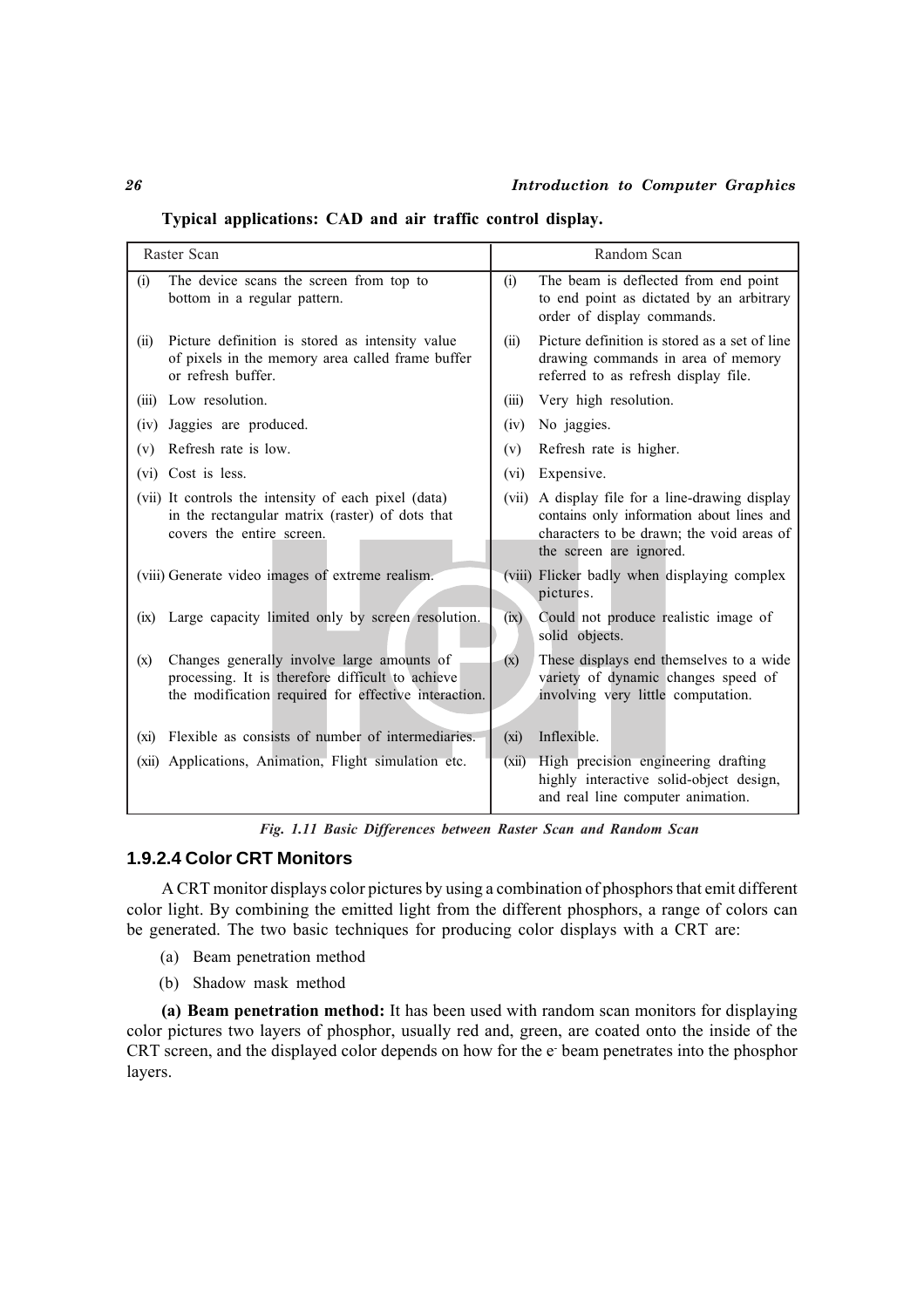- A beam of slow e excites only the outer RED layer.
- $\bullet$  A beam of very fast e-penetrates through the red layer and excites the inner green layer.
- $\supset$  An intermediate beam speeds, combinations of red and green lights are emitted to show two additional colors, orange and yellow.

Speed of e and screen color at any point, is controlled by the beam acceleration voltage.

#### **Advantages and Disadvantages:**

- $\supset$  Inexpensive way to produce color.
- $\bullet$  Only 4 colors possible.
- Quality of picture is not so good.
- $\supset$  In order to change or switch colors, we need to change the beam-accelerating potential by significant amounts. When accelerating potential changes, the deflection system must react to compensate.

**(b) Shadow mask CRT:** The shadow mask color CRT can display a much wider range of colors than the beam penetration CRT, and is used in raster scan systems.



*Fig. 1.12 Delta-delta Shadow Mask CRT*

- A shadow mask CRT has three phosphor colors at each pixel position:
- $\supset$  One phosphor dot emits: Red light
- $\supset$  Second phosphor dot emits: Green light
- $\supset$  Third phosphor dot emits: Blue light

This type of CRT has three e guns, one for each color dot and a shadow mask grid just behind the phosphor-coated screen. The three e beams are deflected and focused as a group onto the shadow mask, which contains a series of holes aligned with the phosphor dot patterns. When the three beams pass through a hole in the shadow mask, they activate a dot triangle, which appears as a small color spot on the screen. So, by combining different intensities from different guns we can get different colors.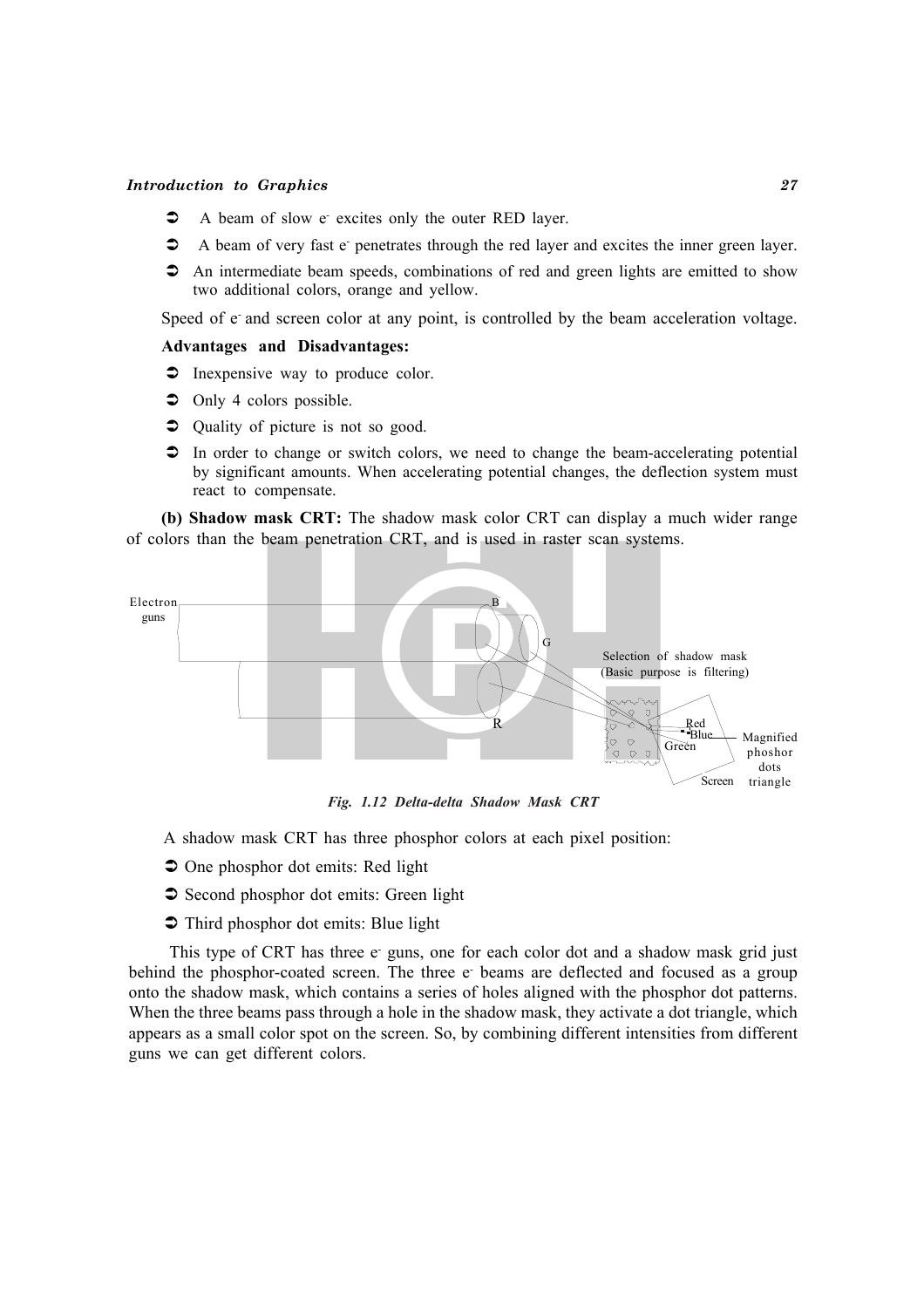#### *Advantages*

- $\bullet$  It can provide a "reasonable" number of simultaneous colors without requiring large frame buffers.
- $\supset$  Helps expanding intensity range.
- $\supset$  To create a pseudo color displays of a monochromatic.

#### **1.9.2.5 Direct View Storage Tubes (DVST)**

Refresh line drawing displays based on the CRT have the disadvantage of high cost and tendency to flicker when the displayed picture is complex. These two problems have led to the development of display devices with inherent image storage capability.

The most widely used of these devices is the direct view storage tubes. It is a modified random scan system.



The DVST stores the picture information as a charge distribution behind the phosphor coated screen. Two guns are used:

Â **Writing beam gun:** Used to store picture pattern.

Â **Flood gun:** Maintains picture display.

#### *Advantages:*

- $\bullet$  No flickering.
- $\bullet$  No refreshing is needed.
- $\bullet$  Very complex pictures can be displayed at very high resolution without flicker.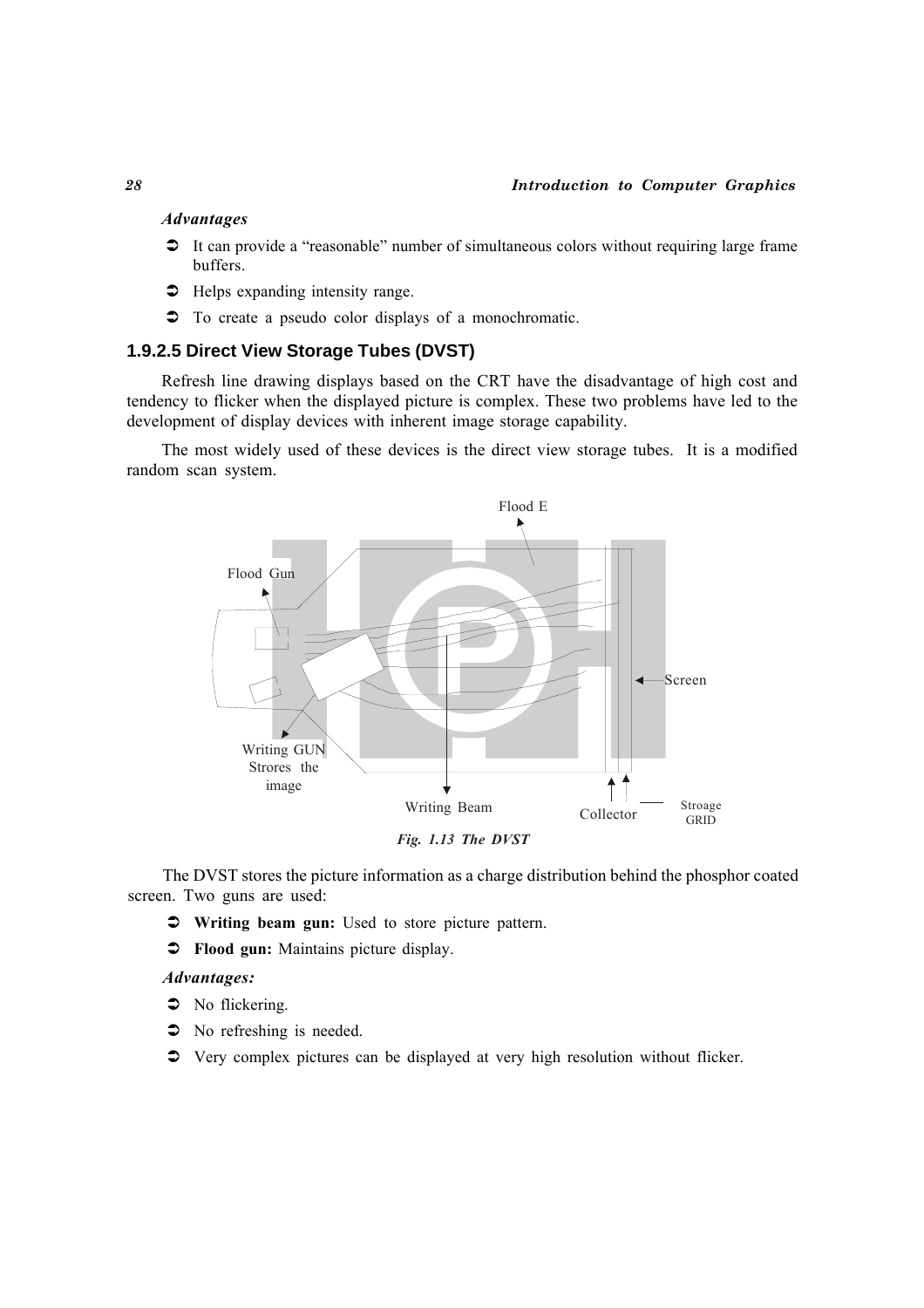#### *Disadvantages:*

- $\bullet$  Ordinarily do not display color.
- $\supset$  Selected parts of the picture cannot be erased, to eliminate a picture section, the entire screen must be erased and the modified picture redrawn.
- $\bullet$  Inferior in terms of performance to refresh CRT.

**Different Raster Output Devices:** CRT monitors, LCDs, laser and dot matrix printers. **Different Non-Raster Output Devices:** Vector display and plotters.

#### **1.9.2.6 Plasma Panel**

A form of display used in association with computer systems in which light output is produced from the interaction between an electric current and an ionized inert gas such as neon. Plasma panels also called gas-discharge displays are constructed by filling the region between two glass plates with a mixture of gases. The top glass with embedded electrodes seals and forms a pixel where the junctions of the channels and the plate come together. A series of vertical conducting ribbons is placed on one glass panel, and a set of horizontal ribbons is built into the other glass panel. Firing voltages applied to a pair of horizontal and vertical conductors cause the gas at the intersection of the two conductors to break down into glowing plasma of electrons and ions. Picture definition is stored in a refresh buffer, and the firing voltages are applied to refresh the pixel positions 60 times per second.

#### *Advantages:*

- Large viewing angle.
- Good for large-format displays.
- Fairly bright.

#### *Disadvantages:*

- Expensive.
- Large pixels  $(\sim)$  mm versus  $\sim$  0.2 mm).
- Phosphors gradually deplete.
- Less bright as compared to CRTs, using more power.

#### **1.9.2.7 Liquid-crystal Display (LCD)**

A screen display technology developed in 1963 at the David Sarnoff Research Center in Princeton, NJ. LCD displays utilize two sheets of polarizing material with a liquid crystal solution between them. An electric current passed through the liquid causes the crystals to align so that light cannot pass through them. Each crystal, therefore, is like a shutter, either allowing light to pass through or blocking the light. The contrast between the opaque and transparent areas forms visible characters.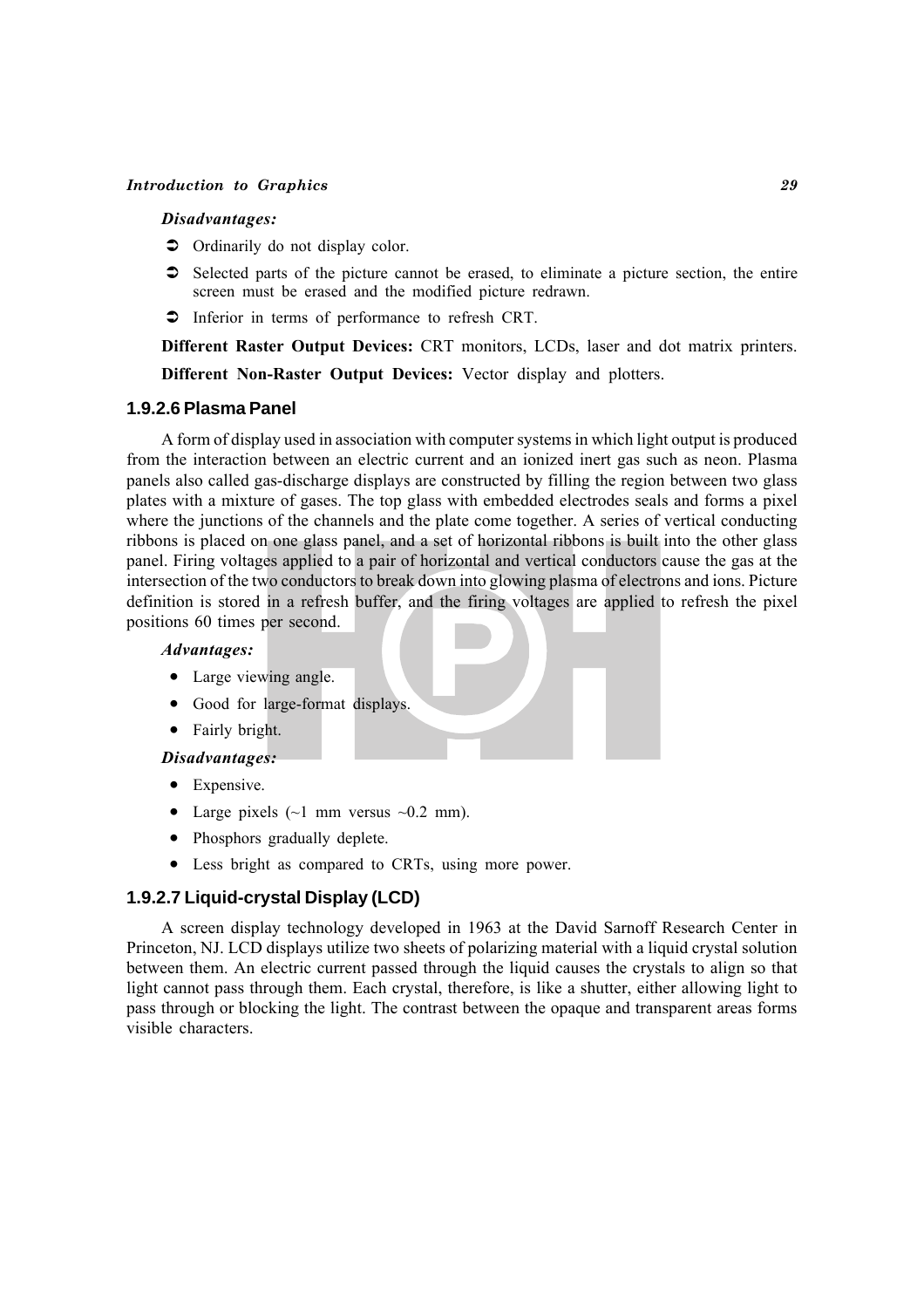#### *Advantages:*

- Very compact and light.
- Low power consumption.
- No geometric distortion.
- Little or no flicker depending on backlight technology.
- Not affected by screen burn-in.
- No high voltage or other hazards present during repair/service.
- Can be made in almost any size or shape.

#### *Disadvantages:*

- Limited viewing angle.
- Dead pixels may occur either during manufacturing or through use.
- Cannot be used with light guns/pens.

#### **1.9.2.8 Light-emitting Diode (LED)**

The light emitting diode, or LED monitor is a recent introduction in the field of display technology. As an upgraded version of LCD monitors, these monitors employ LED technology to deliver superior quality graphics. They are typically used outdoors in store signs and billboards. LED panels are sometimes used as form of lighting, for the purpose of general illumination, task lighting, or even stage lighting rather than display.

The LED was first invented in Russia in the 1920s, and introduced in America as a practical electronic component in 1962. Oleg Vladimirovich Losev was a radio technician who noticed that diodes used in radio receivers emitted light when current was passed through them. In 1927, he published details in a Russian journal of the first ever LED.

LEDs are based on the semiconductor diode. When the diode is forward biased (switched on), electrons are able to recombine with holes and energy is released in the form of light. This effect is called electroluminescence and the color of the light is determined by the energy gap of the semiconductor. The LED is usually small in area with integrated optical components to shape its radiation pattern and assist in reflection.

#### *Advantages:*

- Lower energy consumption.
- Longer lifetime.
- Improved robustness.
- Smaller size and faster switching.

#### *Disadvantages:*

- Relatively expensive.
- Require more precise current and heat management than traditional light sources.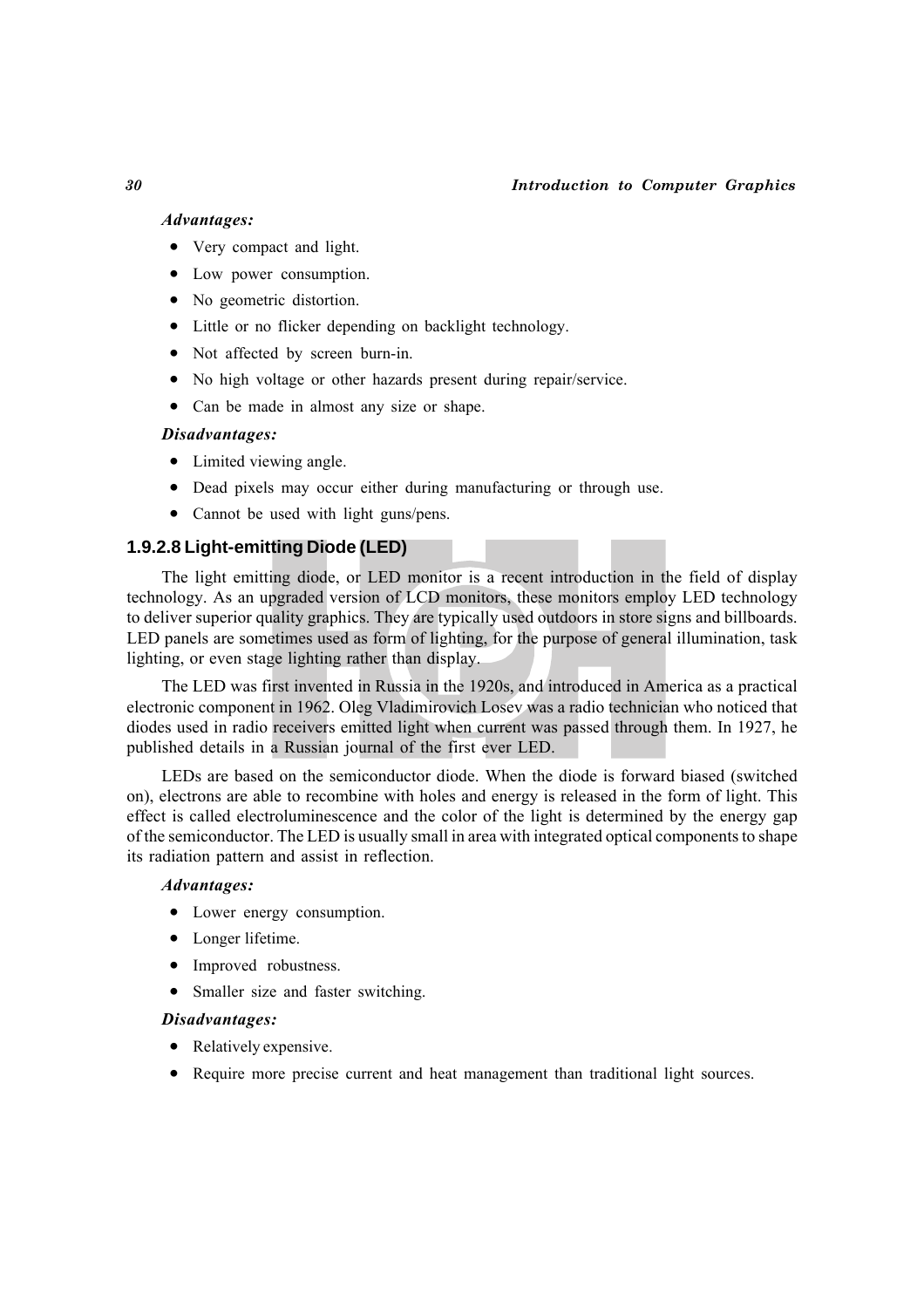#### **1.9.3 Display Controllers**

A **Video Display Controller** or **VDC** is an integrated circuit which is the main component in a video signal generator, a device responsible to pass the contents of the frame buffer to the monitor. It is an interface between digital memory buffer and TV monitor. Some Video Display Controllers also generate an Audio signal, but in that case it's not their main function.

Video Display Controllers were most often used in the old home-computers of the 80s, but also in some early video game systems.

#### **1.10 SUMMARY**

Graphical interfaces have replaced the character or textual interfaces. Nowadays, there are number of graphics areas like modeling, animation, rendering, image processing, etc. Computer graphics is classified as interactive and non-interactive graphics. There are three components of computer graphics: digital memory buffer, monitor, and video controller. Graphics hardware consists of input devices, display devices and display controllers. The display devices are also known as output devices. The most commonly used output devices in a graphics system is a video monitor. In this chapter, we have discussed all of the above topics.

#### **1.11 GLOSSARY**

- Â **Computer graphics:** Generally regarded as a branch of computer science that deals with creation, storage and manipulation of models and images.
- Â **Refresh Rate:** The rate at which the pixels get refreshed in a unit time is called Refresh Rate. It is sufficiently high redisplay to avoid flickering.
- Â **Pixel:** It is the smallest addressable screen element also called picture element. Values of all pixels are stored in an array in computer's memory called frame buffer.
- $\degree$  **Computer Graphics:** Consists of three components such as Digital memory buffer (frame buffer), Monitor, and Video controller.
- Â **Frame Buffer:** This is place where images or pictures are stored as an array in the form of 0's and 1's, 0 represents darkness and 1 represents image or picture.
- Â **Mouse:** A mouse functions as a pointing device used to position the screen cursor. You have to make selections with the help of the button placed on the top of the mouse. Mouse can be classified on the basis of Mechanism: mechanical mouse, and Optical mouse.
- **•** Persistence: The persistence is defined as the time it takes the emitted light from the screen to decay to 1/10th of its original intensity.
- Â **Resolution:** The maximum number of points/pixels that can be displayed without overlap is called the resolution and is usually given as the number of horizontal points versus the number of vertical points per unit area.
- $\supset$  **Aspect Ratio:** The ratio of vertical pixels to horizontal pixels necessary to produce equallength lines in both directions on the screen. It refers to the ratio of horizontal dimension/ vertical dimension.